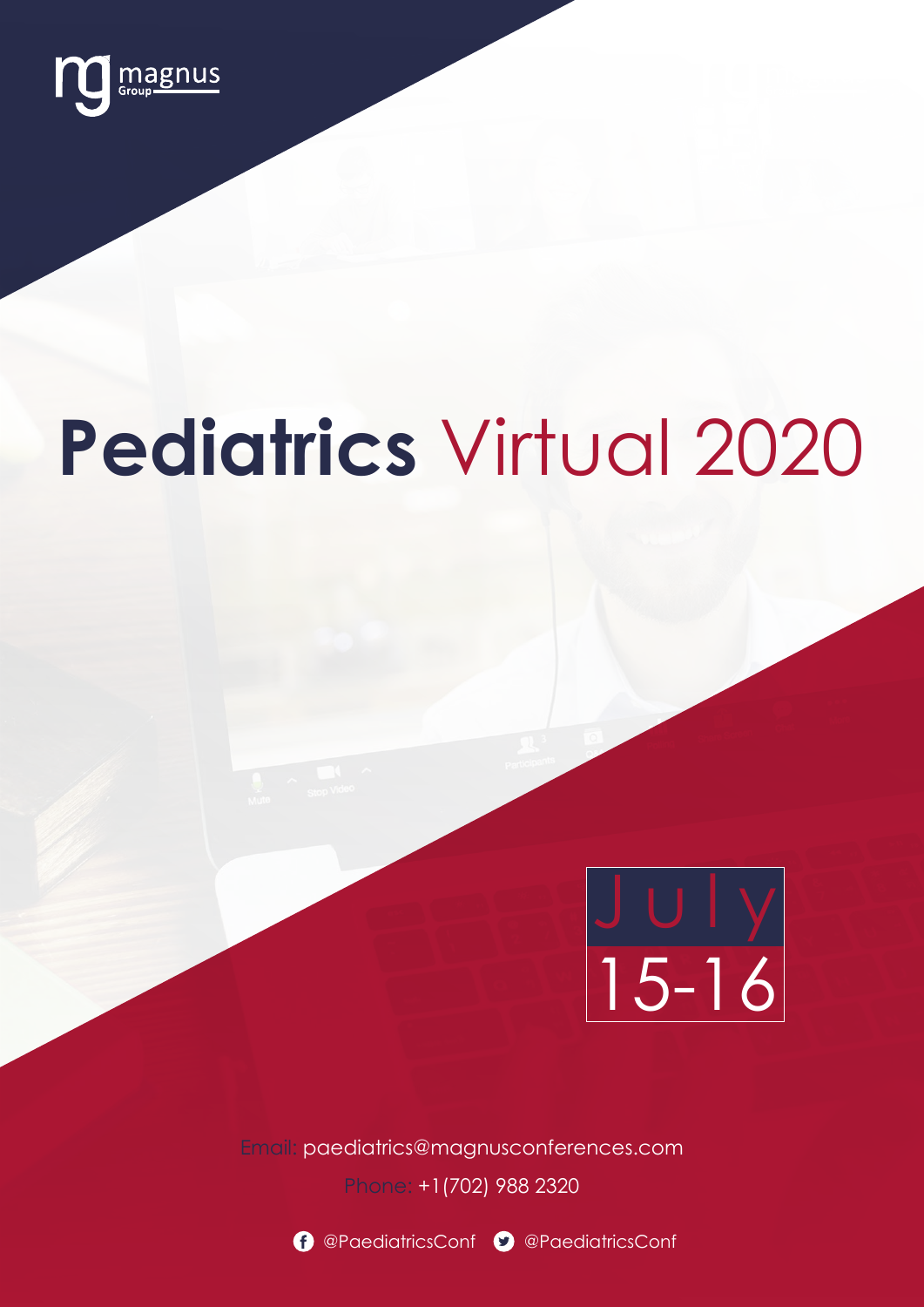

Pediatrics VIRTUAL 2020 Book of Abstracts

# PEDIATRICS VIRTUAL 2020

July 15-16, 2020

**Theme:**

Boosting Recent Advances in Pediatrics and Neonatology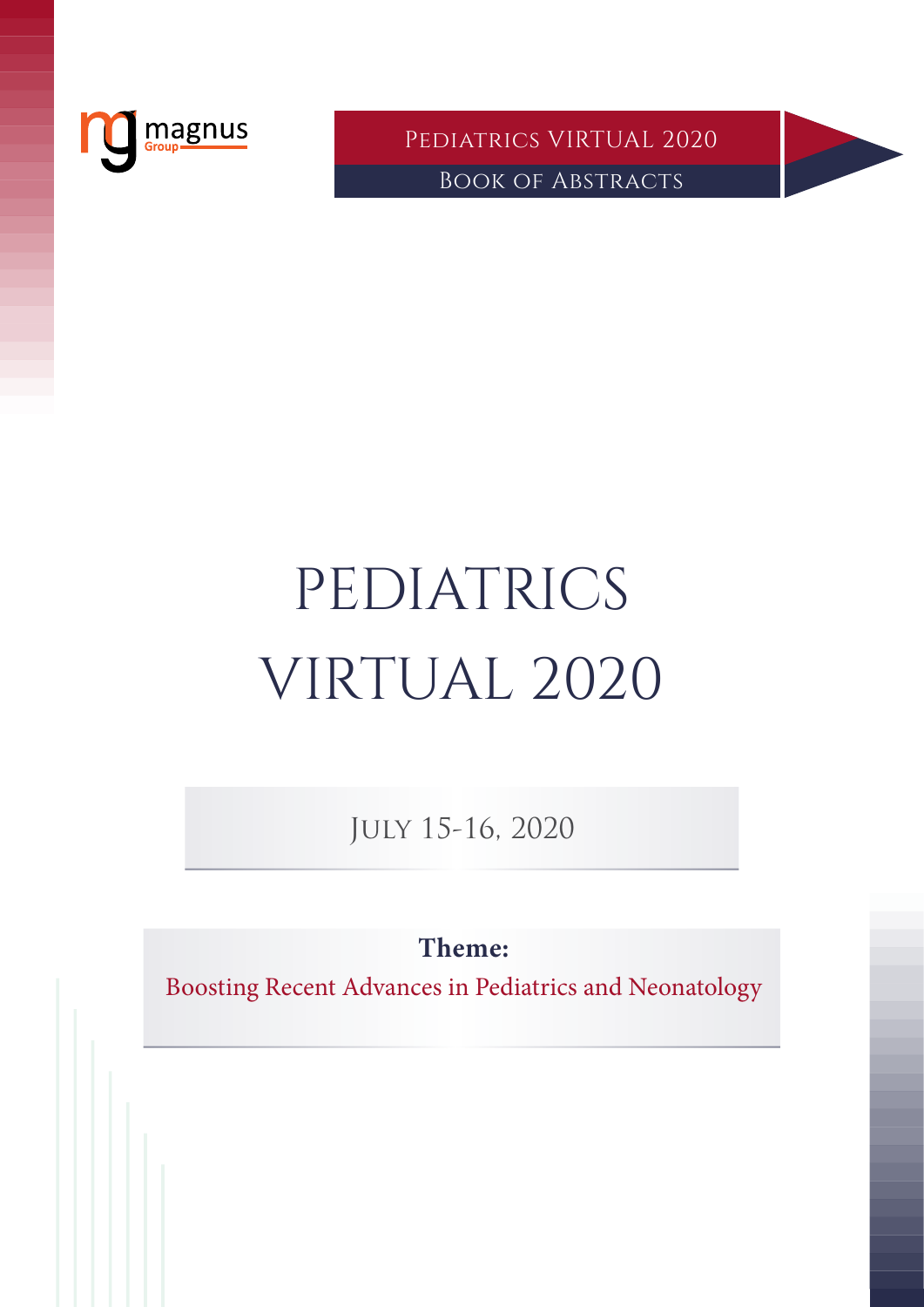# Index

| Contents                    | Pages |
|-----------------------------|-------|
| About the Host              | 04    |
| <b>Keynote Session</b>      | 05    |
| <b>Speaker Session</b>      | 12    |
| <b>Poster Presentations</b> | 34    |
| <b>Participants List</b>    | 38    |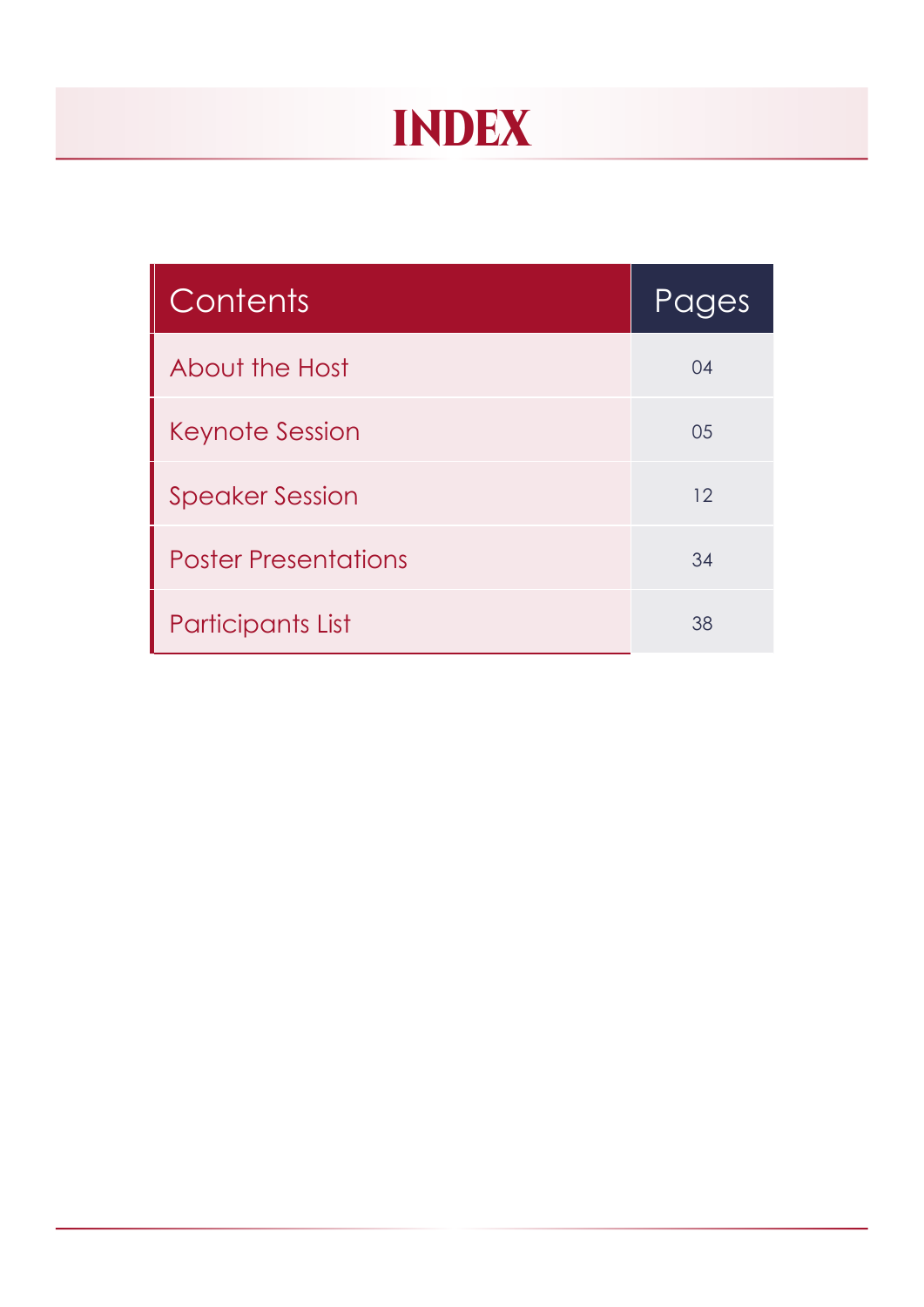# <span id="page-3-0"></span>About **MAGNUS GROUP**

**Magnus Group (MG)**is initiated to meet a need and to pursue collective goals of the scientific community specifically focusing in the field of Sciences, Engineering and technology to endorse exchanging of the ideas & knowledge which facilitate the collaboration between the scientists, academicians and researchers of same field or interdisciplinary research. Magnus group is proficient in organizing conferences, meetings, seminars and workshops with the ingenious and peerless speakers throughout the world providing you and your organization with broad range of networking opportunities to globalize your research and create your own identity. Our conference and workshops can be well titled as 'ocean of knowledge' where you can sail your boat and pick the pearls, leading the way for innovative research and strategies empowering the strength by overwhelming the complications associated with in the respective fields.

Participation from 90 different countries and 1090 different Universities have contributed to the success of our conferences. Our first International Conference was organized on Oncology and Radiology (ICOR) in Dubai, UAE. Our conferences usually run for 2-3 days completely covering Keynote & Oral sessions along with workshops and poster presentations. Our organization runs promptly with dedicated and proficient employees' managing different conferences throughout the world, without compromising service and quality.

# About **Pediatrics Virtual 2020**

**PEDIATRICS VIRTUAL 2020** will bring all the participants an opportunity to explore the recent advancements and developments in the field of Personalized and Pediatrics. Webinar consists of talks to ensure an intense interaction amongst the researchers present at the webinar. Pediatrics Virtual 2020 consists of talks to ensure an intense interaction amongst the researchers, leading Scientists, Academicians, and Specialists & medical professionals coming from all over the world in the field of Pediatrics.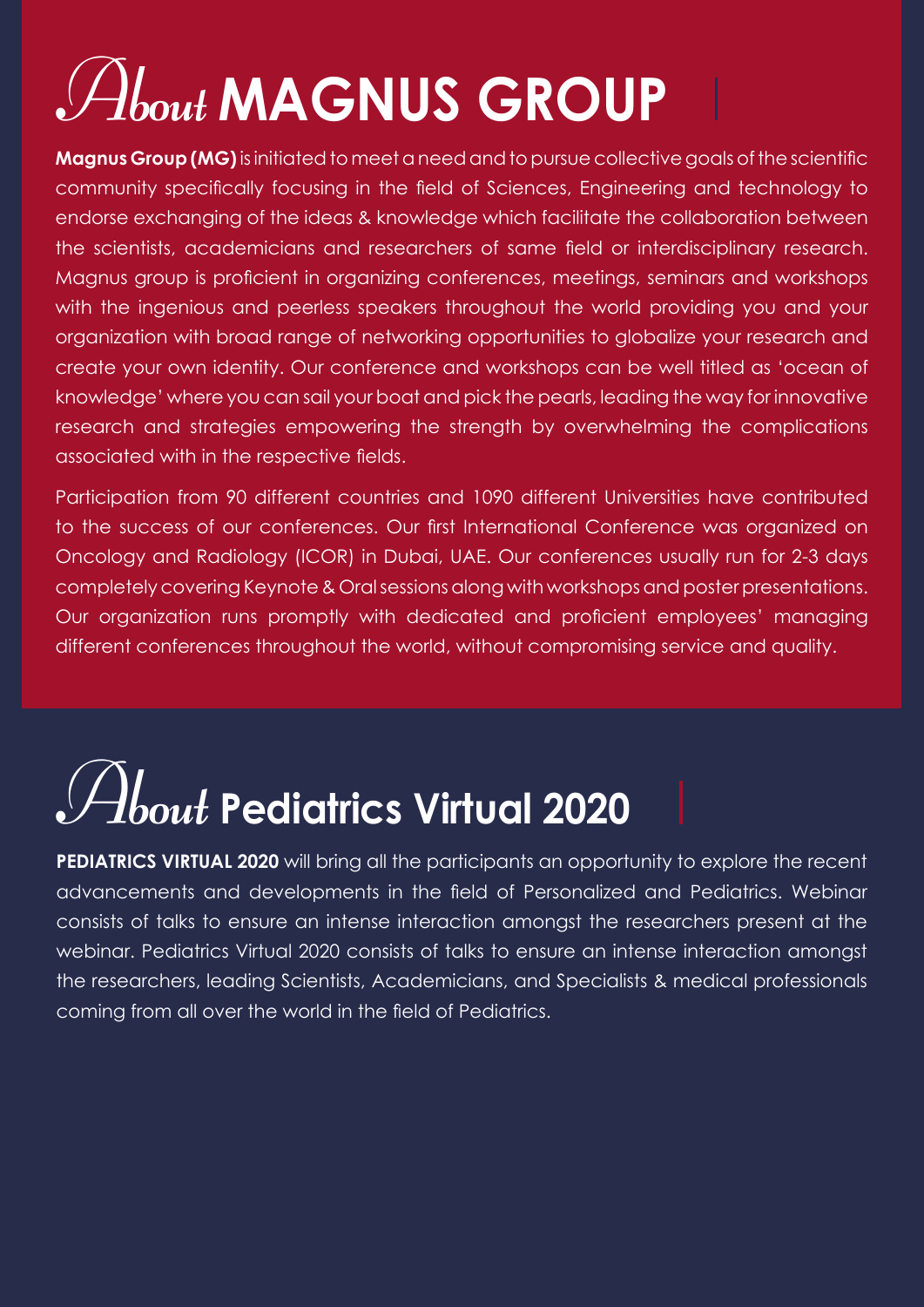<span id="page-4-0"></span>

# KEYNOTE FORUM

# **PEDIATRICS** Virtual 2020

# July 15-16, 2020

Pediatrics Virtual 2020

 $\nu_e$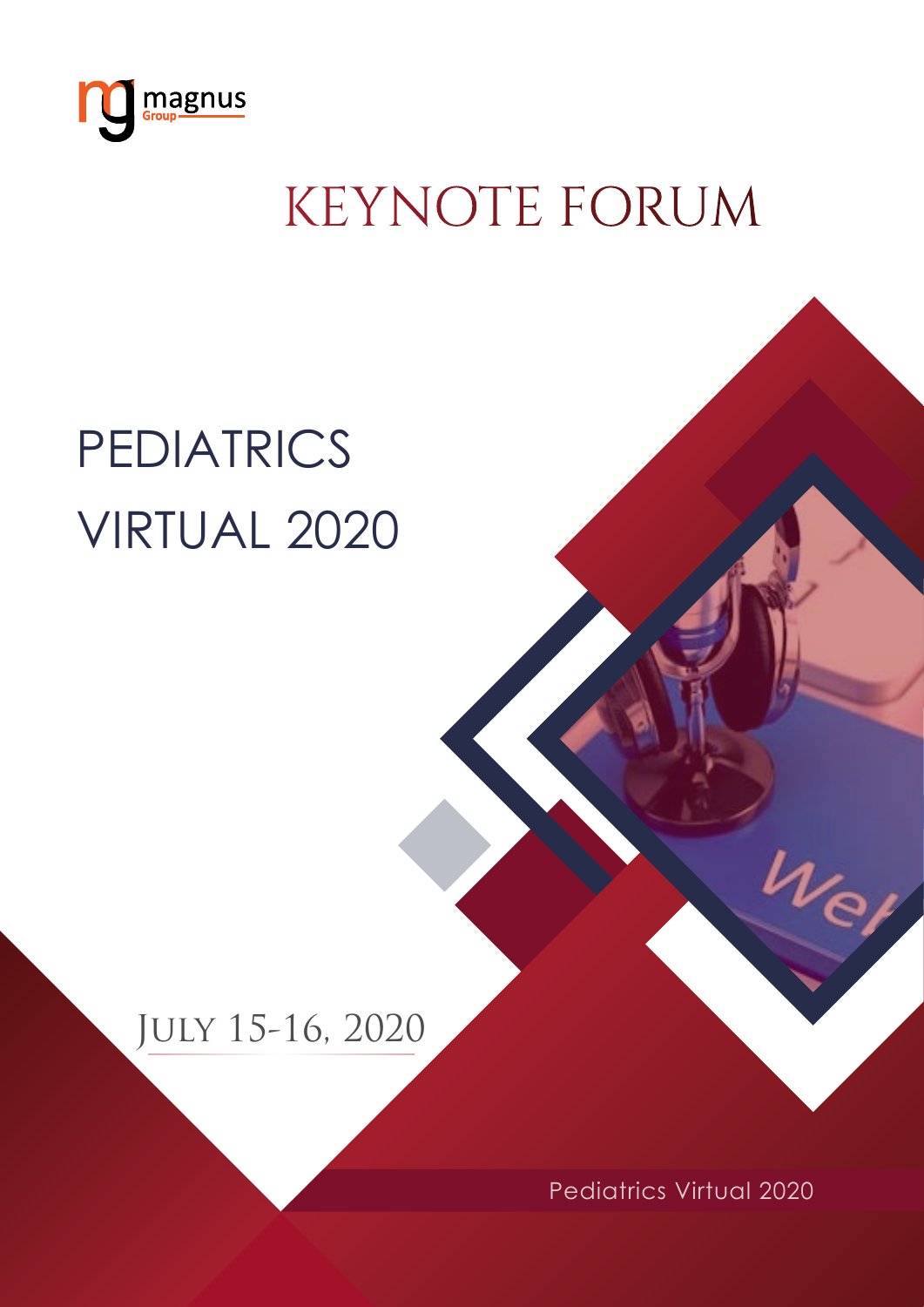

**Pawel Rosikiewicz** GenomSys, Switzerland

## **Pediatrics using whole genome sequencing**

The first full sequence of the human genome was published in 2003, with a cost of approximately 1 billion USD to produce.<br>Currently, next generation sequencing techniques (NGS) allow whole genome sequencing (WGS) for as li USD or lower in just a few days. Unlike classical genetic tests or gene panels, WGS allows discovering a wide range of genetic disorders without prior diagnosis of the patient needed for selection of potential target genes, test types and providers.

Moreover, it is estimated that classical genetic tests fail to provide molecular diagnosis in up to 50% of patients' cases, and thus, new tests must be made, rapidly increasing the time of diagnosis for the patients and the costs for the heathcare system. For these reasons, some clinics already use WGS as the first tier genetic test for patients with undiagnosed or ambiguous symptoms. Subsequently, classical genetic tests may be used to validate important results.

National genomic initiatives are also using WGS techniques and helping democratizing Pediatrics. It is estimated that by 2025, over 60 million whole human genomes will be sequenced over the world throughout those initiatives, with UK, USA and European initiatives leading the pace.

There are however, challenges associated with the use of WGS in clinical diagnostics. First, the analysis of WGS data may be time consuming and difficult. Secondly, incorporating WGS into clinical care requires standard and transparent procedures for data analysis, storage and quality management.

Finally, more data from different Human populations are required to confidently identify variants associated with different disorders and to fully use the potential of WGS in clinical diagnostics.

In our talk, we will present the lessons learned while establishing WGS analysis pipelines for clinical diagnostics, and how complex regulatory landscape may help or slow down the process of implementing WGS into diagnostic care.

#### **Audience Take Away:**

- What are the benefits and challenges in using WGS in diagnostic care
- Why is WGS emerging as the standard genomic information for diagnostic care?
- What are the upcoming regulations to be aware of in genomic clinical diagnostics?

#### **Biography**

Pawel Rosikiewicz has 16 years of experience in Molecular Biology and Data Science. He studied and worked in several top Polish, French, and Swiss Academic Institutions, including Swiss Institute of Bioinformatics, and the Polish Academy of Science as molecular biologist, biostatistician, and software developer. At the same time, he provided consulting services to biotech- companies on NGS, large scale microorganism production and bio-data collection and management.

Trained in Business and holder of a Master's degree, Raphael Bernard has built a strong knowledge and expertise of the B2B field along over 12 years of managing experience of various marketing departments. His main competencies regroup envisioning market needs, building go-to-market strategies, communication plans and core business teams for international top-ranked innovative startups in the technology field.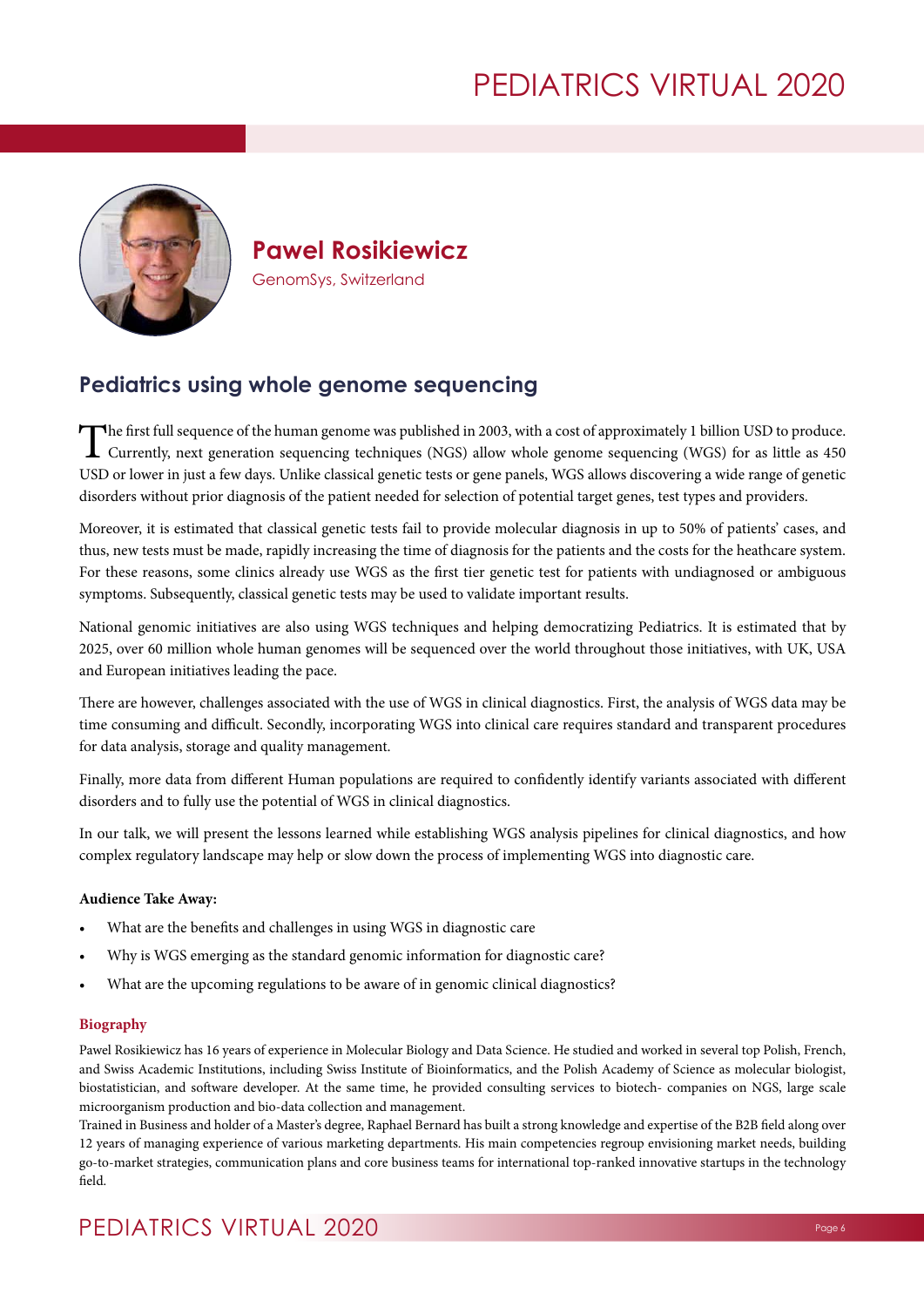

**Steven M. Donn, MD, FAAP**

University of Michigan Medicine, USA

## **Pharmacologic management of bronchopulmonary dysplasia: Equipoise in the era of evidence?**

 $\bf{B}$ ronchopulmonary dysplasia (BPD) is the leading cause of longterm respiratory disability among prematurely born<br>Dinfants and is a significant contributor to life-long neurodevelopmental problems. Affected infants ar myriad of pharmacologic agents. In the neonatal intensive care unit. Many of these drugs are off label and have limited efficacy and significant toxicity. They include diuretics, bronchodilators, and agents to treat presumed gastro-esophageal reflux. This presentation will summarize the pulmonary injury sequence and the epidemiology of BPD. Various pharmacologic agents will be reviewed and evidence will be presented to balance their efficacy and safety. The presentation will conclude with a glimpse into evolving treatments.

#### **Audience Take Away:**

- BPD is a multifactorial disease. It will likely require a multifactorial approach to therapy.
- Knowledge about efficacy and safety are paramount to therapeutic decision making. This knowledge is essential to determine the risk:benefit ratio and to individualize therapy to a baby's specific pathophysiology. It will help the clinician realize the need for carefully designed clinical trials to build a robust evidence base and modify the approach to infants with BPD.Does this provide a practical solution to a problem that could simplify or make a designer's job more efficient?

#### **Biography**

Steven M. Donn, MD, FAAP received his M.D. degree from Tulane University. He completed a Pediatrics residency at the University of Vermont and a fellowship in Neonatal-Perinatal Medicine at the University of Michigan. He has been on the faculty of the University of Michigan Medical School since 1980 and is presently a Professor Emeritus. He has published more than 200 medical articles, 250 book chapters, and has written or edited 35 books and specialty journals. He is a member of numerous professional organizations, including the AAP, SPR, APS, and ESPR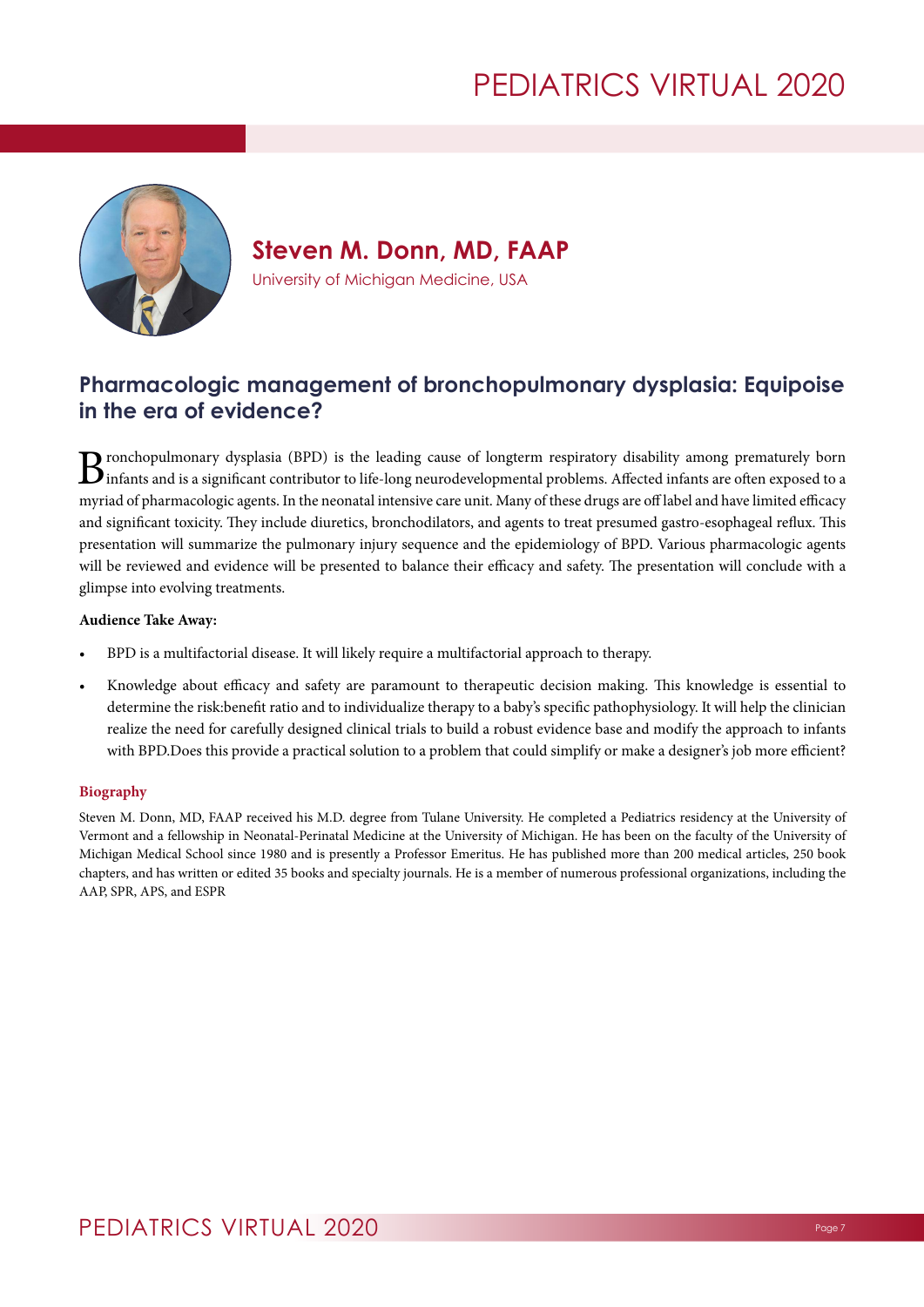

**Sergey Suchkov** Sechenov University, Russia

## **Personalized and Pediatrics as a unique healthcare model to be set up via genomics-based innovations, Big data resources and translational applications to secure the human wellness and biosafety**

A new systems approach to diseased states and wellness result in a new branch in the healthcare services, namely, personalized and Pediatrics (PPM). To achieve the implementation of PPM concept, it is necessary to create a fundamentally new strategy based upon the subclinical recognition of biomarkers of hidden abnormalities long before the disease clinically manifests itself. Each decision-maker values the impact of their decision to use PPM on their own budget and well-being, which may not necessarily be optimal for society as a whole. It would be extremely useful to integrate data harvesting from different databanks for applications such as prediction and personalization of further treatment to thus provide more tailored measures for the patients resulting in improved patient outcomes, reduced adverse events, and more cost effective use of the latest health care resources including diagnostic (companion ones), preventive and therapeutic (targeted molecular and cellular) etc. A lack of medical guidelines has been identified by responders as the predominant barrier for adoption, indicating a need for the development of best practices and guidelines to support the implementation of PPM! Implementation of PPM requires a lot before the current model "physician-patient" could be gradually displaced by a new model "medical advisorhealthy person-at-risk". This is the reason for developing global scientific, clinical, social, and educational projects in the area of PPM to elicit the content of the new branch.

#### **Biography**

Sergey Suchkov was born in the City of Astrakhan, Russia, in a family of dynasty medical doctors. In 1980, graduated from Astrakhan State Medical University and was awarded with MD. In 1985, Suchkov maintained his PhD as a PhD student of the I.M. Sechenov Moscow Medical Academy and Institute of Medical Enzymology. In 2001, Suchkov maintained his Doctor Degree at the National Institute of Immunology, Russia.

From 1989 through 1995, Dr Suchkov was being a Head of the Lab of Clinical Immunology, Helmholtz Eye Research Institute in Moscow. From 1995 through 2004 - a Chair of the Dept for Clinical Immunology, Moscow Clinical Research Institute (MONIKI). In 1993-1996, Dr Suchkov was a Secretary-in-Chief of the Editorial Board, Biomedical Science, an international journal published jointly by the USSR Academy of Sciences and the Royal Society of Chemistry, UK.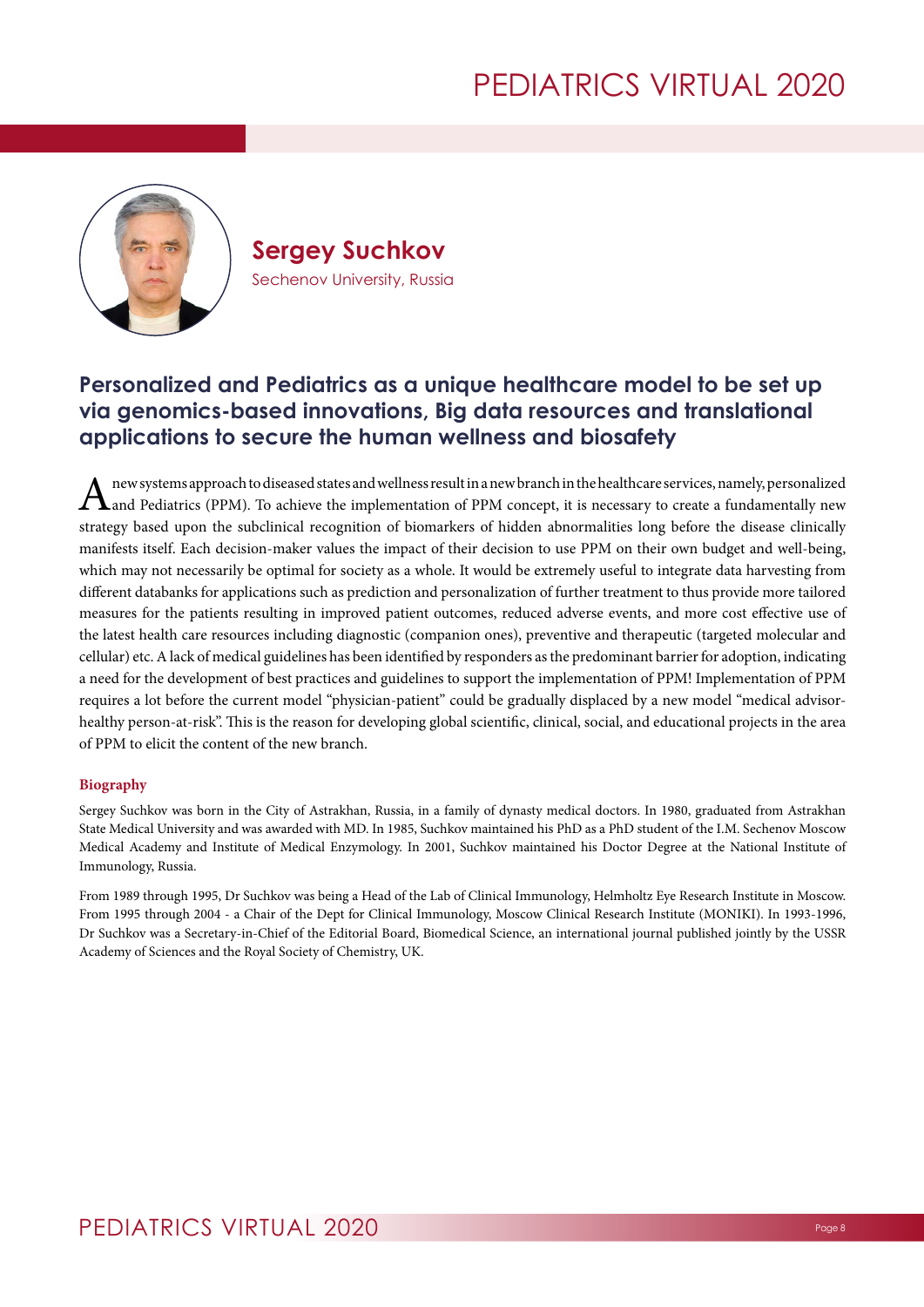

**Rajiv R. Mohan** University of Missouri, USA

## **Precision nanomedicine for treating blindness and restoring vision**

 $\blacksquare$  oss of vision from corneal scars/fibrosis appearance after ocular trauma, injury or infection affects 1.5 million Americans **Jeach year. Presently, corneal scarring a leading cause of global blindness and impair vision in about 4% of the U.S.** population. Corneal transplant surgery remains a standard of care to restore vision. Gene therapy is a novel approach to treat corneal blindness. We tested the potential of single and 2-gene combination therapy to treat corneal scarring in vivo in a preclinical setting. Corneal scarring was produced by alkali-wounding in New Zealand White rabbits, and gene therapy was administered via topical application of vector using our customized delivery technique. Ocular health and success of gene therapy were evaluated using clinical eye exams and imaging with slitlamp-microscope, stereo-microscope, optical coherence tomography, tonometry, pachymetry, HRT3-RCM microscope, Modified MacDonald-Shadduck test, qRT-PCR, immunofluorescence, and TUNEL assays. Rabbit eye that received gene therapy showed remarkable treatment of corneal scar in live rabbits in vivo (Fantes scale was 0.6 in treated eyes compared to 3.3 in non-treated eyes;  $p \lt 0.001$ ). Molecular investigations demonstrated significantly reduced mRNA levels of profibrotic genes: α-SMA (3.2-fold; p <0.01), fibronectin (2.3-fold, p <0.01), collagen-I (2.1-fold, p <0.01), collagen-III (1.6-fold, p <0.01), and collagen-IV (1.9-fold, p <0.01) compared to the no-therapy given corneas. Further, gene-therapy given corneas showed significantly reduced opaque cells (myofibroblasts) compared to the no-therapy controls (83%; p<0.001). No clinically relevant ocular toxicity was observed in eyes that received gene therapy. Precision combinatory gene therapy optimized in our lab has potential to treat blindness and restore vision in vivo without side effects.

#### **Biography**

Dr. Rajiv Mohan is Professor and Endowed Chair of Ophthalmology at the University of Missouri and Research Career Scientist at the Truman VA Hospital Columbia, Missouri, USA. His lab is developing Pediatrics approaches for various blinding diseases. Dr. Mohan is a corneal disease expert with a track record of research mentoring. He has authored >140 journal articles, >10 book chapters, >400 abstracts; received numerous prestigious awards including from the world's largest eye society, ARVO. Dr. Mohan serves on the editorial boards of >20 journals, organized/chaired >100 sessions, and delivered >75 lectures globally in over 30 countries.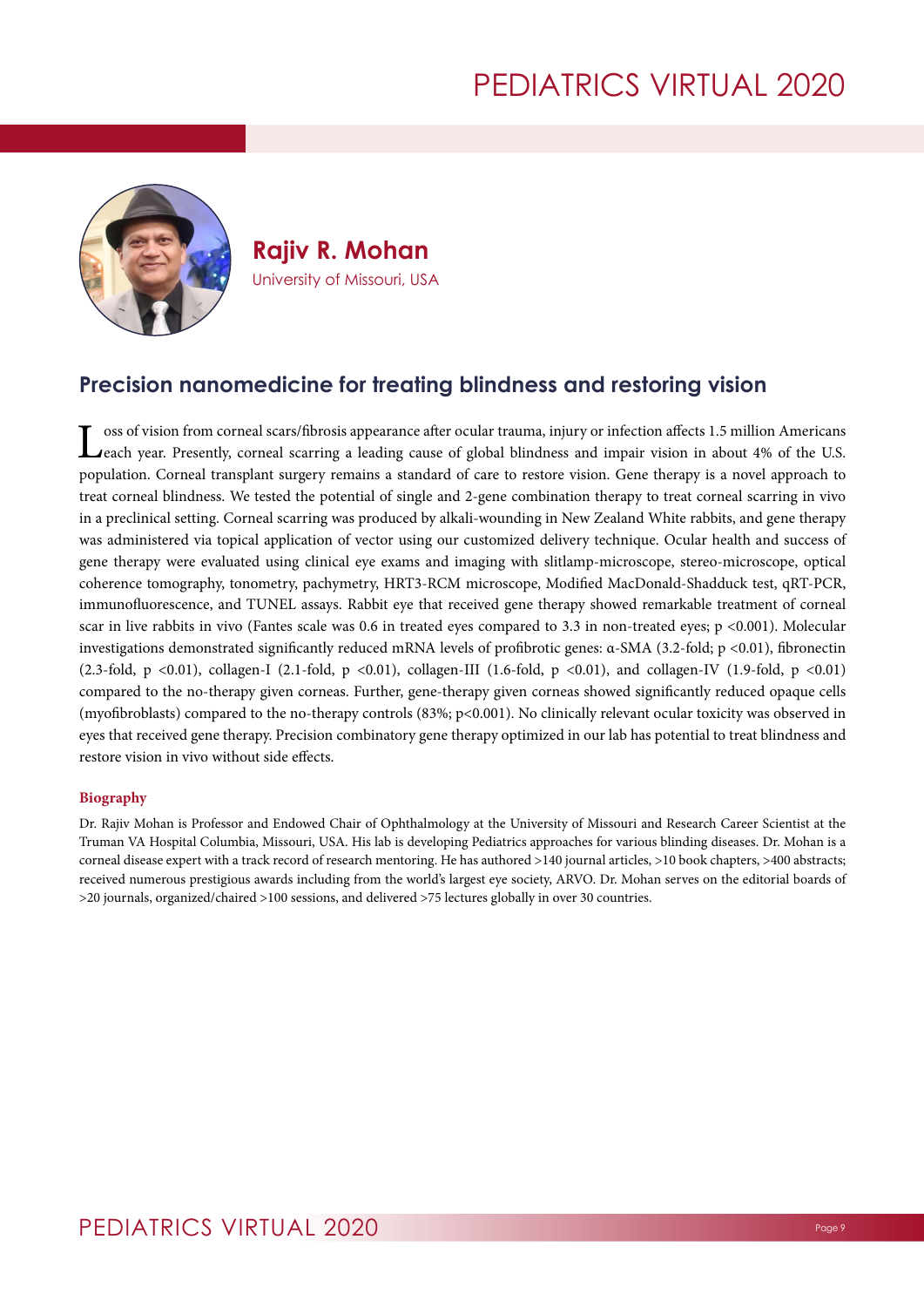

## Gamal Al-Saied<sup>a,c</sup>, \* Talal Al-Malki<sup>b</sup>, Mohamed Ayoub<sup>c</sup>, Tharwat Hussain<sup>a,c</sup>, Riyad Thabet<sup>c</sup>, Ahmed Gamal<sup>a</sup>, Zivad AlNefaie<sup>c</sup>, Khader **AlQarnicc, Waleed AlThobaiticc, Abdul Aziz Almalkic<sup>c</sup>, Faris Habib<sup>c</sup>**

<sup>a</sup>College of Medicine, Al-Azhar University, Cairo, Egypt **bAl-Taif University, Taif-KSA, Saudi Arabia** cKing Abdul Aziz Specialist Hospital, Taif-KSA, Saudi Arabia

## **Unusual cause of small-bowel obstructions in infants: A warning letter to the parents**

Foreign body ingestion is a common problem in the pediatric age group. Infants and young children explore objects by<br>putting them in the mouth. Decorative crystal balls swell when they come in contact with water or water c solutions. This may result in grave complications. Herein, we report on an unusual cause of small-bowel obstructions in three infants due to ingestion of decorative crystal ball.

#### **The audience should know that:**

Some foreign bodies can be harmful and require immediate intervention. In case of crystal gel ball ingestion, immediate endoscopic retrieval is recommended if the patient presents immediately after ingestion. Parent's awareness through media is required to abandon decorative crystal gel balls in houses and where children can ingest these toxic materials

### **Biography**

Professor Gamal Al-Saied graduated in 1986 from Al-Azhar University with Bachelor's Degree in medicine and surgery with general grade very good with honor. Internship in 1987. Pediatric surgery Resident from 1989 till 1992. Master's Degree (MSc) pediatric surgery in 1991. Demonstrator of pediatric surgery in 1992, Assistant lecturer in 1993. Medical Doctorate degree (MD) in 1998. Lecturer of pediatric surgery in 1998. Assistant professor of pediatric surgery in 2004. Fellowship of European Board In 2008, Glasgow, Scotland. Full professor of pediatric surgery in 2009. 30 international publications. Chairman of sessions in international conferences. Editor in chief of many international journals.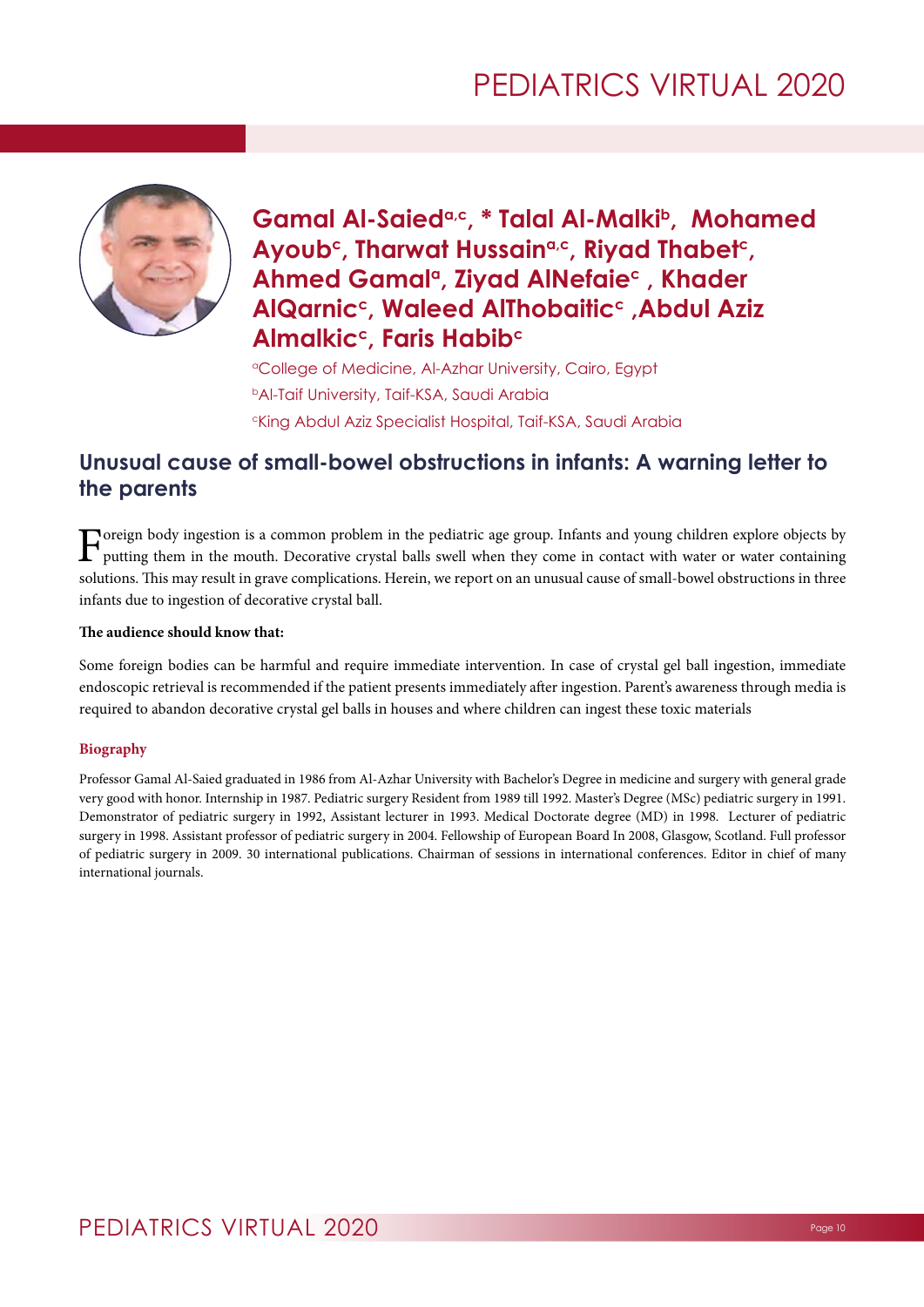

## Emine Begum Gencer-Oncul<sup>1</sup>, Duygu Duman<sup>2</sup>, **Fatma Tuba Eminoglu3 , Suleyman Aktuna4 , Mustafa Turker Duman5**

1 Ankara University Biotechnology Institute, Ankara, Turkey

2 Ankara University Faculty of Health Sciences Department of Audiology, Ankara, Turkey

3 Ankara University Faculty of Medicine Department of Pediatric Metabolism, Ankara, Turkey

4 Yuksek Ihtisas University Faculty of Medicine Department of Medical Genetics, Ankara, Turkey

5 Ankara University Faculty of Science Department of Biology, Divison of Molecular Biology, Ankara, Turkey

## **Importance of mtDNA mutations in patients with Leigh syndrome**

**M**itochondrial diseases are a clinically heterogeneous group of rare hereditary disorders characterized by abnormal oxidative phosphorylation and result in mitochondria dysfunction. The most common clinical presentation o MD in children is a progressive neurodegenerative disorder known as Leigh syndrome (LS). LS prevalence is thought to be 1 per 40,000 live births. Mutations in nDNA genes are mostly responsible for LS which shows early clinical findings, on the other hand, a small part of LS are caused by abnormalities in mtDNA. In this study, we screened mtDNA genes using Next-Generation-Sequencing and confirmed with Sanger Sequencing in the patients who are considered to have LS from Ankara University Faculty of Department of Pediatric Metabolism Clinic. The aim of the study was to determine the mtDNA mutations' effect in these patients and on the clinical spectrum, to investigate common mtDNA mutations or genes in Turkey which can be related to LS. In the study, six different variants in 5 patients were identified from a total of 7 patients examined. According to the CentoGene-ACMG database, two of the identified variants were Class 1, two were Class 2 and two were Class 3. As a result of the study, two patients' genetic causative mutation were determined with previously reported mutations. Various bioinformatic programmes were also used to investigate these mutations. Two variants were identified for the first time in literature and other two variants, previously reported but with uncertain pathogenic effect, are thought to be associated with LS. Five out of seven (about 70%) patients with suspected LS were detected as mtDNA causative. It is thought that in patients with LS pre-diagnosis, mtDNA screening should be among the primary clinical tests and Complex I, V genes encoded by mtDNA should be taken into consideration.

#### **Audience Take Away:**

- The audience who are in Pediatric Genetic field will learn how important to screen mtDNA firstly, in order to exclude mtDNA related mutations in LS
- Bioinformatic programmes can be used to investigate new variants
- Important mtDNA genes in LS
- Possible new mutations that are thought to be related with LS

#### **Biography**

Dr. E. Begum Gencer-Oncul graduated as a biologist in 2012 from Gazi University, Turkey. She then started Ankara University Biotechnology Institute and gained her MSc in 2014. Meanwhile she started to work as a researcher at Ankara University Faculty of Medicine Cord Blood Bank. Upon her interest in Genetics and Rare Disease field, then she started his PhD thesis project at Ankara University Faculty of Medicine Division of Genetics Department of Pediatrics and she received her PhD degree on March 2019. She has taken part 6 different projects. Her research interests are based on stem cell and rare diseases field.

## Pediatrics VIRTUAL 2020 Page 11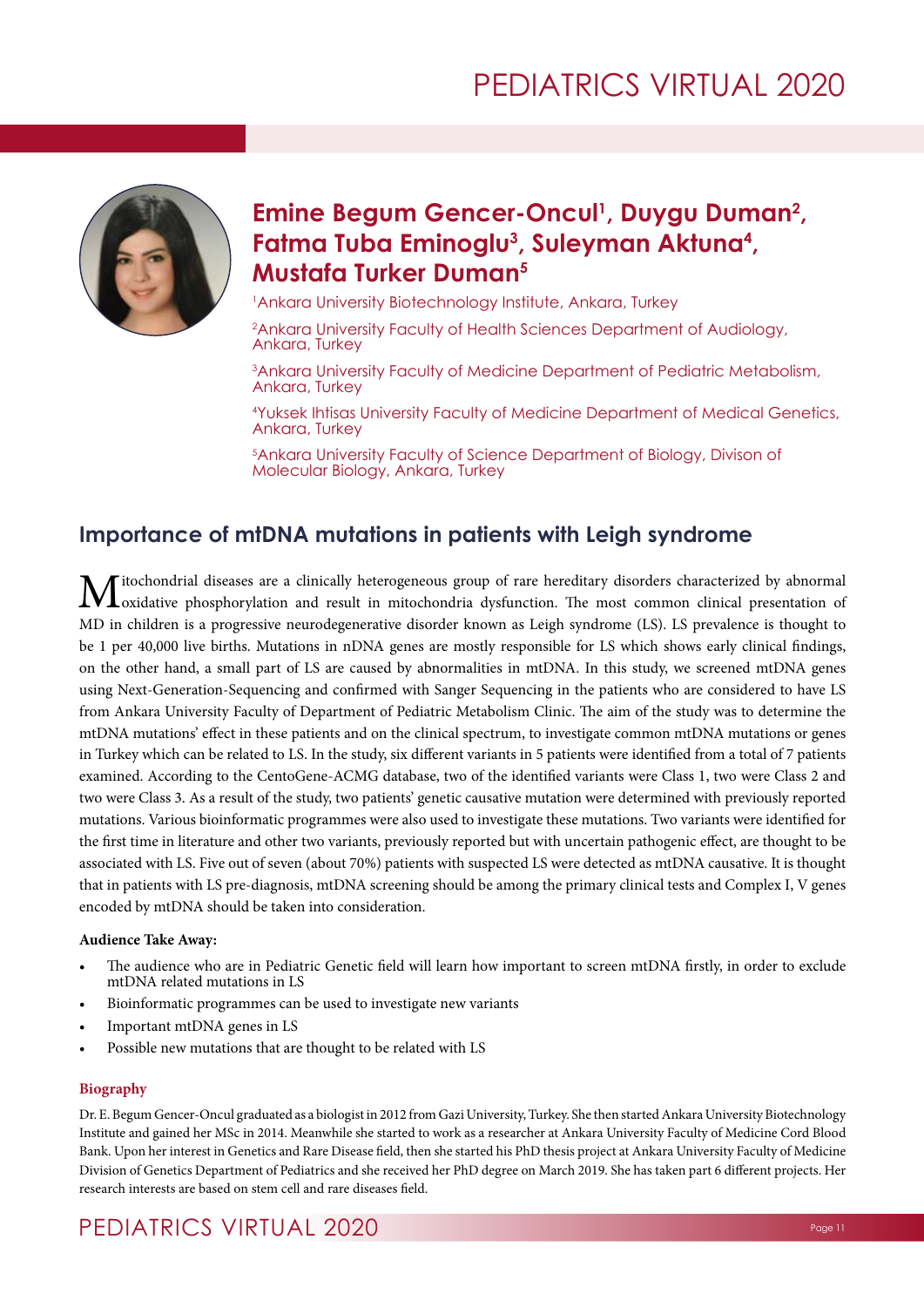<span id="page-11-0"></span>

# SPEAKERS

# **PEDIATRICS** Virtual 2020

# July 15-16, 2020

Pediatrics Virtual 2020

 $\nu_e$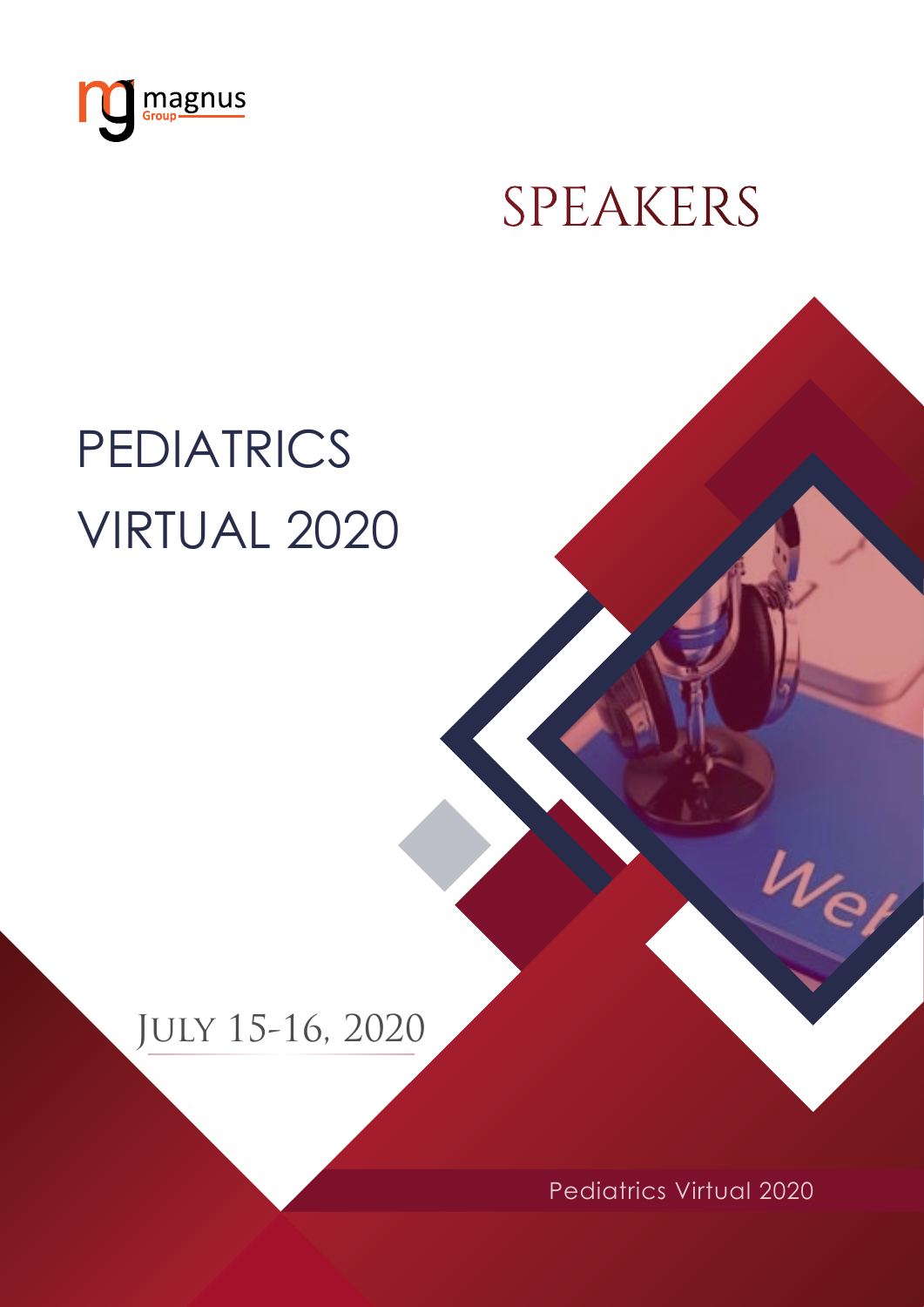

## **Design of turn off/on fluorescent probes for imaging carbonylation in cancer**

Ozlem Dilek<sup>3\*</sup>, Hazel Erkan<sup>1</sup> and Dilek Telci<sup>2</sup>

 Gottfried Schatz Research Center for Cell Signaling, Metabolism and Aging, Department of Biophysics, Medical University of Graz, Neue Stiftingtalstrasse 6/4 8010 Graz, Austria Department of Biotechnology, Yeditepe University, Istanbul, Turkey Department of Chemistry, University of District of Columbia, Washington, DC, USA

Bioorthogonal chemistry is frequently used to study biomolecules selectively inside cells. Novel fluorescent probes<br>have been used to tag biomolecules site-selectively on molecular basis so that clinicians can able to mana challenges faced in clinical practice for early diagnosis and treatment of tumors further. We designed a small molecule, 2Hydrazine-5nitrophenol which incorporates with the carbonyl moiety of biomolecules through click reaction to form a fluorescent hydrazone product inside cells, therefore we can able to monitor biomolecule carbonylation in various cancer cell lines. In terms of fluorescence perspective, our non-fluorescent synthesized chemical probe can make fast covalent binding with carbonyl moieties at neutral pH to form a stable product leading to spectroscopic alteration in live cells. Microscopic and fluorometric analyses were used to analyze the exogenous and endogenous ROS induced carbonylation profile in human dermal fibroblasts along with A498 primary site and ACHN metastatic site renal cell carcinoma (RRC) cell lines. Confocal image analysis, UV-vis and spectrofluorometric measurements were also performed to characterize the bioorthogonal hydrazine reactions. Our results showed that carbonylation level that differs in response to exogenous and endogenous stress in healthy and cancer cells, can be monitored by the newly synthesized chemical probe. When cells were exogenously ROS induced, A498 cell line demonstrated higher carbonylation level than the ACHN cells. The results we reported introduce a new approach for understanding the critical importance of chemical small molecule probes that can enhance new diagnostic methods in cancer.

#### **Audience Take Away:**

- It will give new insights for future fluorescence based diagnostic approaches
- It will introduce new fluorescent probe synthesis and its applications in cancer
- It will demonstrate how novel small molecules can selectively target certain functional groups in biomolecules in live cells.

#### **Biography**

Dr. Dilek studied B.Sc. and M.Sc. in Chemistry at the Middle East Technical University, Ankara, Turkey. She then completed her Ph.D. in Chemistry/Chemical Biology at SUNY-Binghamton, USA. After two years postdoctoral studies at Cornell University and SUNY institutions, she joined Istanbul Altinbas University, Medical School in 2013 and got her tenure. She returned to USA in 2017 and worked as a faculty in Husson University and University of St Joseph. She recently joined as a faculty to University of District of Columbia, Washington, DC. She has published more than 15 research articles, book chapters and presented in more than 35 national and international conferences.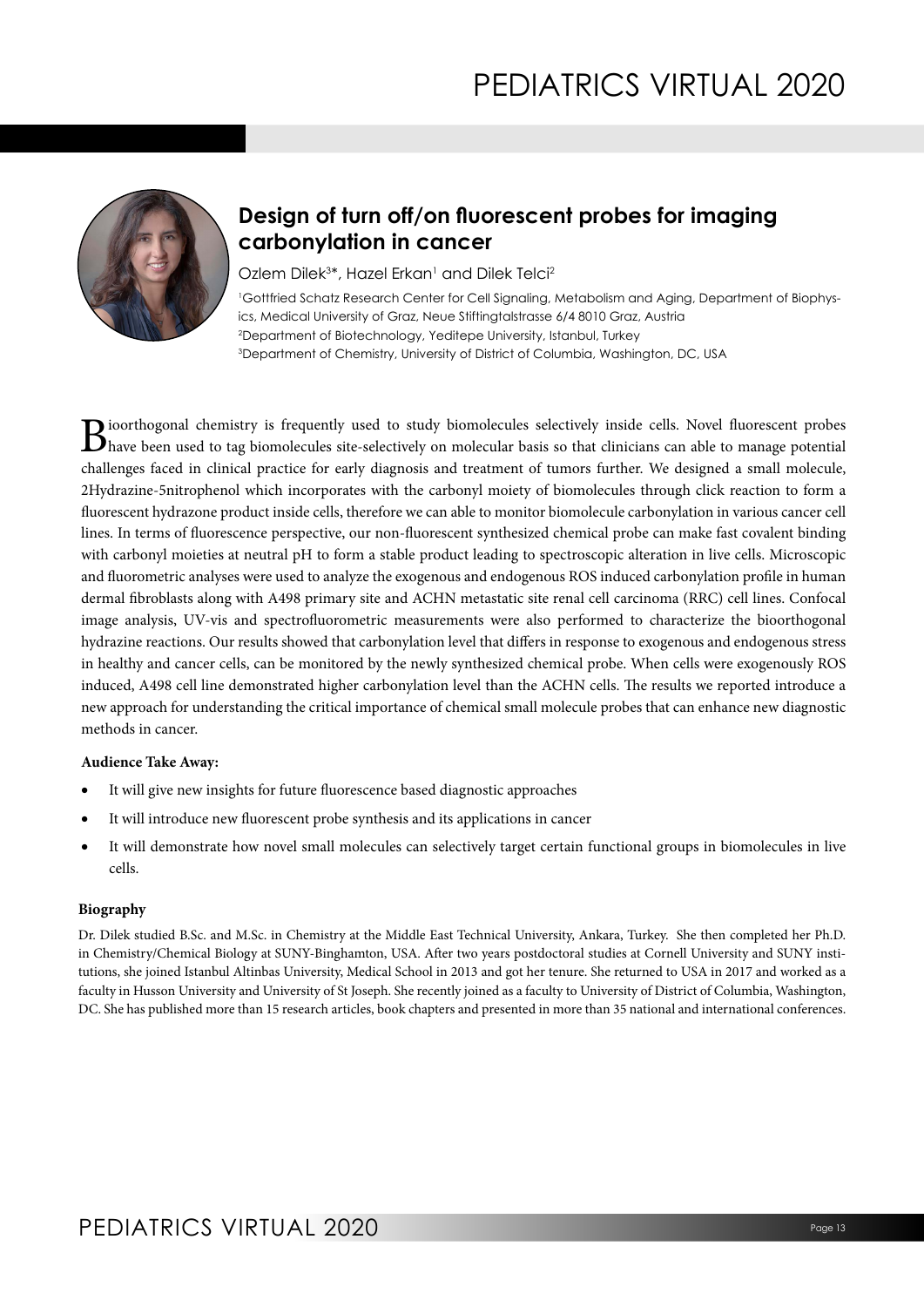

## **Bridge-building between chromosomes: Preventing chromatin breakage in cytokinesis**

Dr George Zachos Department of Biology, University of Crete, Heraklion, Greece

In the presence of chromatin bridges, cells delay completion of cytokinesis (abscission) and retain actin patches at the base<br>of the intercellular canal to prevent chromosome breakage. However, the molecular mechanisms inv  $\sf L$  of the intercellular canal to prevent chromosome breakage. However, the molecular mechanisms involved are incompletely understood. In the present study, we show that the Cdc-like kinases (Clks) 1, 2 and 3 phosphorylate human Aurora B kinase at the conserved serine-331 at the midbody to promote Aurora B activation and delay abscission. We also show that the DNA damage kinase Chk1 phosphorylates the actin remodeling kinase Src at serine-51 to fully induce Src catalytic activity; in turn, phosphorylated Src promotes formation of actin patches and stabilizes chromatin bridges. These results describe mechanisms that protect genome integrity by preventing chromatin bridge breakage in cytokinesis.

#### **Audience Take Away:**

- Chromatin bridges
- Mechanisms that maintain genome integrity in cytokinesis
- Abscission checkpoint
- Cell signaling of actin patches formation

#### **Biography**

George Zachos completed his PhD at the University of Crete in 1997. He then received postdoctoral training in the Beatson Institute for Cancer Research, Glasgow, U.K. before moving, in 2008, to the Department of Biology, University of Crete, Heraklion, Greece as an Assistant Professor in Cell Biology. In 2015, he became Associate Professor and continues to hold this position today. Discoveries from the Zachos lab have identified mechasnisms that regulate the fidelity of chromosome segregation in mitotic cell division in higher eukaryotic cells. He has published 37 papers in leading scientific journals and his work has received ~2,000 citations.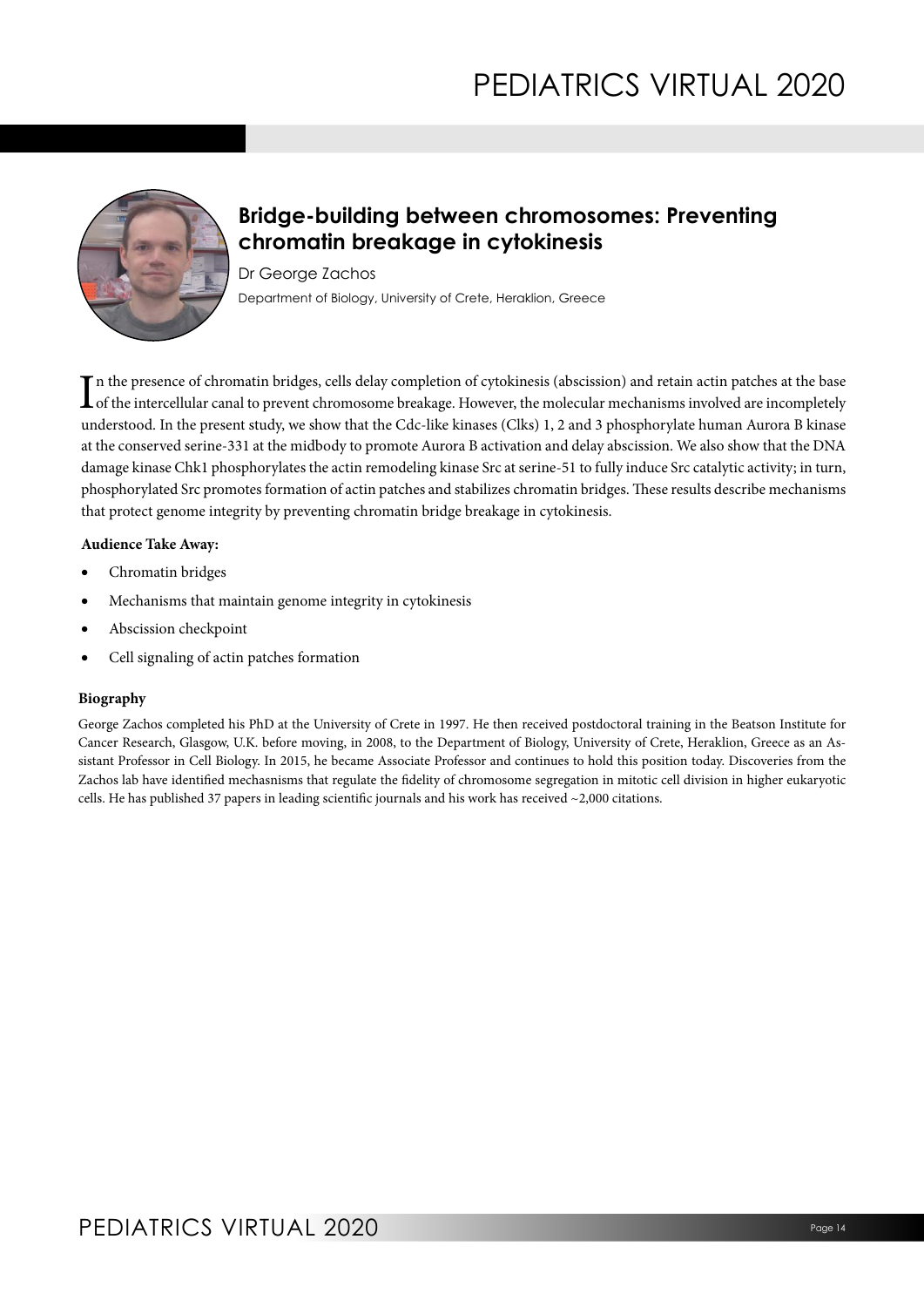

## **Nuclear inverse polarity papillary lesion without myoepithelial cells in the breast**

Shinya Tajima MD, PhD1\*, Nobuhiko Matsumoto MD1, Saeko Naruki MD, PhD1, Masatomo Doi MD, PhD<sup>1</sup>, Akira Endo MD, PhD<sup>1</sup>, Motohiro Chosokabe MD<sup>1</sup>, Keiko Kishimoto MD, PhD<sup>2</sup>, Koichiro Tsugawa MD, PhD<sup>3</sup>, Junki Koike, Prof<sup>1</sup>

1 Department of Pathology, St. Marianna University School of Medicine, Kawasaki city, Kanagawa prefecture, Japan

2 Department of Radiology, St. Marianna University School of Medicine, Kawasaki city, Kanagawa prefecture, Japan

3 Department of Breast and Endocrine Surgery, St. Marianna University School of Medicine, Kawasaki city, Kanagawa prefecture, Japan.

Tere, in relation to Intraductal papilloma (IDP), we would like to present new concept of two papillary lesions at a glance IDP. In the past, lacking myoepithelial cells is thought to be invasion and means malignancy. Howe of myoepithelial cells is not necessarily indicate malignancy in our cases. Two cases of 68- (Case1) and 44-year-old (Case2) female are presented. They have abnormality in the breast. And they came to our hospital for further examination and treatment. Radiologically, malignancy could not completely excluded. Then, breast excision was performed. Previous report indicate apocrine papillary lesions lacking myoepithelial cells however benign. In our cases, histologically, both cases revealed papillary neoplastic lesions lined by fibrovascular core and nuclear inverse-polarity without atypia. Loss of myoepithelial cells was observed by HE, p63, and calponin. Previous report indicate CK5/6, ER, p63 and MUC3 are important for distinguishing between papillary lesions according to the differential index (based on Allred score) of ([ER total score] + [MUC3 total score])/([CK5/6 total score] + [p63 total score] + 1). Based on this analysis, our 2 cases had benign lesions. However, based on immunopositivity for cell-cycle marker Cyclin-D1, Case1 was negative, and Case2 was about 70% weak positive. Additionally, the Ki-67 index was <1% in both cases, and no evidence of disease was observed minimum 62 months of follow-up for both cases, despite lack of additional treatment. Thus, we propose that lack of myoepithelial cells in papillary lesions do not necessarily indicate malignancy and are thought to be at the most uncertain malignant potential in pathologically, however clinically benign. Because of our cases of the name "Nuclear inverse polarity papillary lesion lacking myoepithelial cells" is too long and their distinctiveness, someone calls these lesions as "Tajima tumor".

#### **Audience Take Away:**

- Lacking of myoepithelial cells in the breast does not necessarily indicate invasion and malignancy. Some cases are benign even lack of myoepithelial cells. Hence if you meet the breast lesions lacking myoepithelial cells, please consider this presentation, and do not easily diagnose malignancy.
- If you meet the lesion without myoepithelial cells in the breast, do not simply consider that is invasion and malignancy. Our cases indicate lacking of myoepithelial cells is not always malignancy and benign lesions are existed although without myoepithelial cells. We think that it might exist middle stage between intraductal lesion and invasive lesion. In the future, the report of breast lesions lacking myoepithelial cells which behave as benign will be increase if pathologists read thoroughly in our cases. And the Differential Index using MUC3, CyclinD1 and Ki-67 immunostainings are useful tool for discriminating between benign and malignant lesion in the breast.

#### **Biography**

Shinya Tajima,MD,PhD. The man was born in Saitama prefecture near Tokyo. He graduated from Keio University School of Medicine, before working in Department of Pathology at the same institution. I received PhD in Radiologic-Pathology from St. Marianna University Graduate School of Medicine, Japan. He is currently working at the Department of Pathology and Radiology of this latter institution. His research interests are breast pathology and radiology. And he is a finder of so-called "Tajima tumor".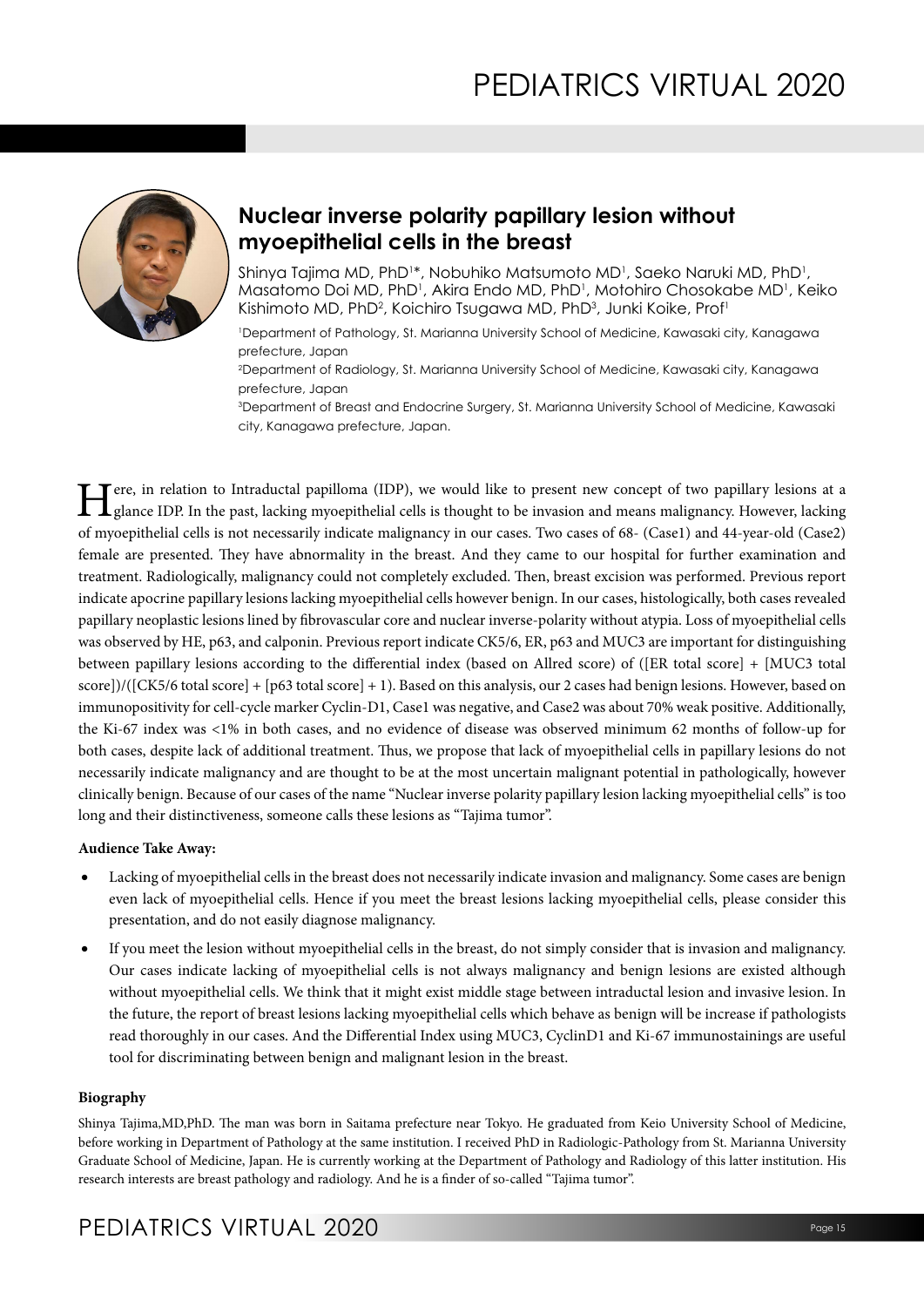

## **Lung ultrasound completely replacing of chest X-ray to diagnose neonatal pulmonary diseases: The feasibility and necessity**

Jing Liu Beijing Chaoyang District Maternal and Child Healthcare Hospital, China

 $\mathcal T$ e would like to explain whether or not lung ultrasound (LUS) can replace chest x-ray to diagnose neonatal lung diseases and should be routinely used in NICUs.

Ultrasound can diagnose every kind of common neonatal lung diseases (NLDs): A variety of NLDs that can be diagnosed by CXR can be clearly and differentially diagnosed by LUS now. NLDs, including RDS, MAS, pneumonia, pneumothorax, atelectasis, lung bleeding and pleural effusion, all have their own characteristic ultrasound imaging features.

Lung ultrasound is more sensitive, accurate, and reliable for diagnosing pneumothorax than chest X-ray: 1)LUS has higher sensitivity for the diagnosis of atelectasis and can reveal "occult atelectasis" : According to our study, the LUS can find 100% atelectasis, whereas CXR could detect only approximately 75% of atelectasis.2)Ultrasound can accurately diagnose and identify pseudo atelectasis: In clinical practices, there were some patients diagnosed as atelectasis by CXR on admission, but in fact they were not, so for these so called "atelectasis, we named them as term pseudoatelectasis.3)The sensitivity and accuracy of ultrasound diagnosis of pneumothorax are superior to those of CXR: The ultrasound diagnosis of pneumothorax is very sensitive and specific, both a meta-analysis and a prospective controlled study had showed that the LUS was more accurate than chest radiography for detection of pneumothorax.4)The sensitivity and accuracy of ultrasound diagnosis of pneumonia are superior to CXR: A systematic review and meta-analysis about LUS in diagnosing adult pneumonia revealed that both the sensitivity and specificity for the diagnosis of pneumonia using LUS were 94% and 96%, respectively. Our longterm clinical practice and experience also confirmed that LUS might replace CXRs for diseasing pneumonia. 5) Ultrasound is accurate and reliable for the diagnosis and identification of RDS and TTN: In clinical practice, TTN is often treated as RDS with a misdiagnosis rate as high as 62% -77%, which may lead to a series of serious adverse consequences. However, LUS can clearly differentiate RDS from TTN, thus avoiding misdiagnosis and mistreatment.

Lung ultrasound can accurately reveal the etiology of long-term oxygen dependence in premature infants: Long-term oxygen dependence is a common problem in preterm infants, especially in those with GA <32 weeks. LUS not only helps to clarify and identify the causes of oxygen dependence but also helps guide treatment, improve the prognosis of patients and avoid misdiagnosis of BPD .

Application in our clinical practice: From March 2017,LUS has been routinely performed in our hospital to replace CRX for the diagnosis and differential diagnosis of NLDs; thus, hospitalized pediatric patients can avoid undergoing CRX for NLDs.

Why the traditional chest X-ray is not a good method for the diagnosis of NLDs: First, the position of the infant and the direction of the of the radiation beam might hinder the detection of the focus of injury in some areas, such as deep areas in the lungs or the posterior lungs. As we all know, the adults or children are in the postero-anterior position while the newborn infants are in the antero-posterior position when taken CRX. Second, the radiation beam might not be sufficiently strong to detect tiny areas of the lung injury. Third, spontaneous breathing or mechanical ventilation might result in chest radiographic images obtained during expiration. While LUS can detect small areas of atelectasis in almost any part of the lungs, regardless of the patient's position.

Conclusions: Therefore, for clinicians with sufficient experience, experience, well understanding and mastery of LUS, use of ultrasound instead of CRX as the preferred method for NLDs is not only necessary but also feasible. This work was supported by the Social Development Projects, Beijing Chaoyang District Bureau of Science, Technology and Information (CYSF1922)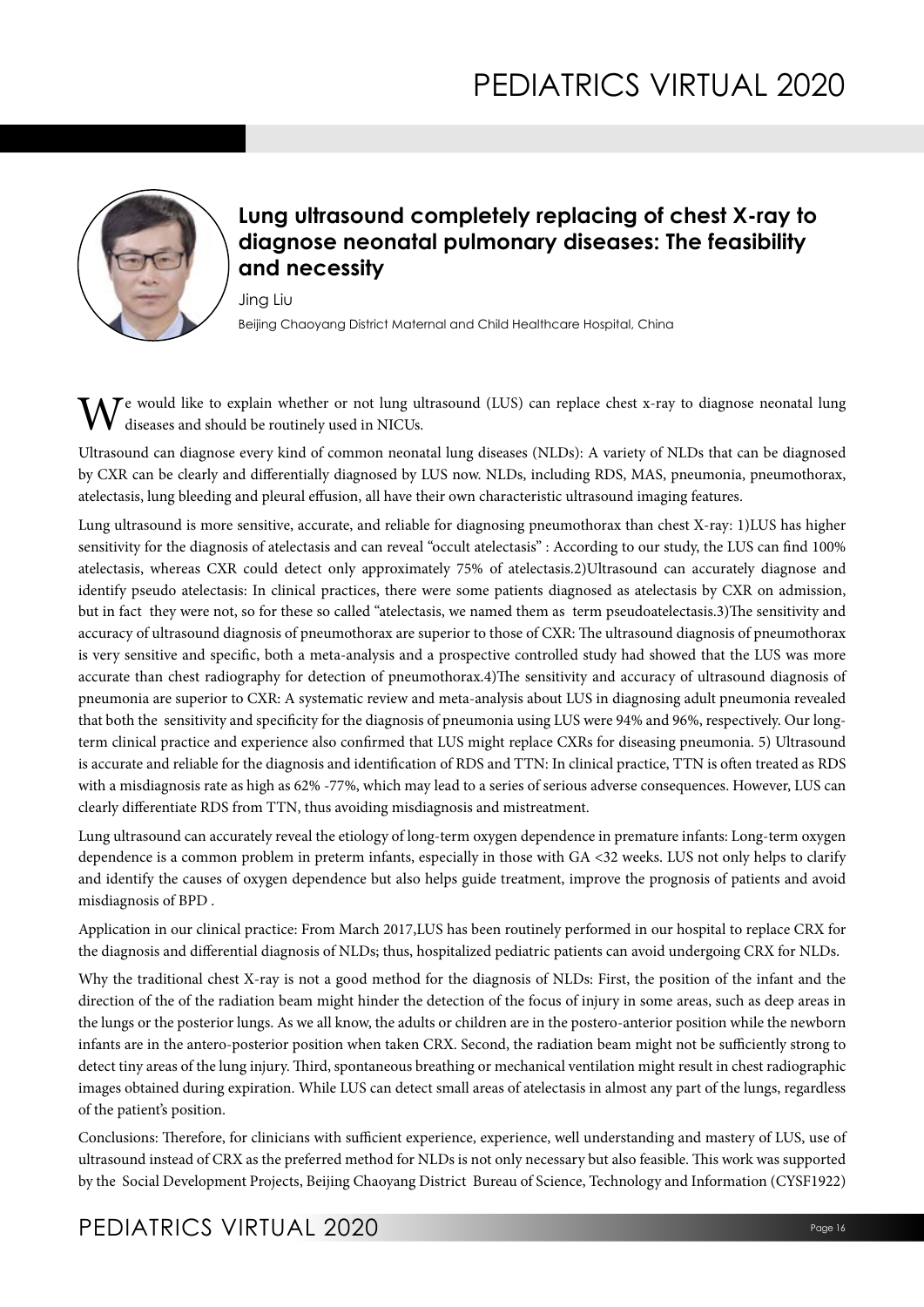#### **Audience Take Away:**

- LUS can diagnose all kinds of neonatal common lung diseases.
- LUS is more accurate and reliable in diagnosing neonatal lung diseases than chest X-ray.
- • It is necessary that using LUS replacing of CRX to diagnose NLDs.

#### **Biography**

Prof. Dr. Jing Liu is the Director of Department of Neonatology and NICU, Beijing Chaoyang District Maternal and Child Health Care Hospital. He is good at neonatal intensive critical care, neonatal brain ultrasound. Recent 10 years, he focused on neonatal lung ultrasound research, in his NICU, the lung ultrasound has completely replaced the chest X-ray to diagnoses neonatal lung diseases for 3 years.His academic positions include the Associate Chairman of Chinese Neonatologist Association and the Editorial members of more than 30 Chinese and English Journals. Dr. Liujing has published more than 300 papers, over 12 books and Chapters in Books.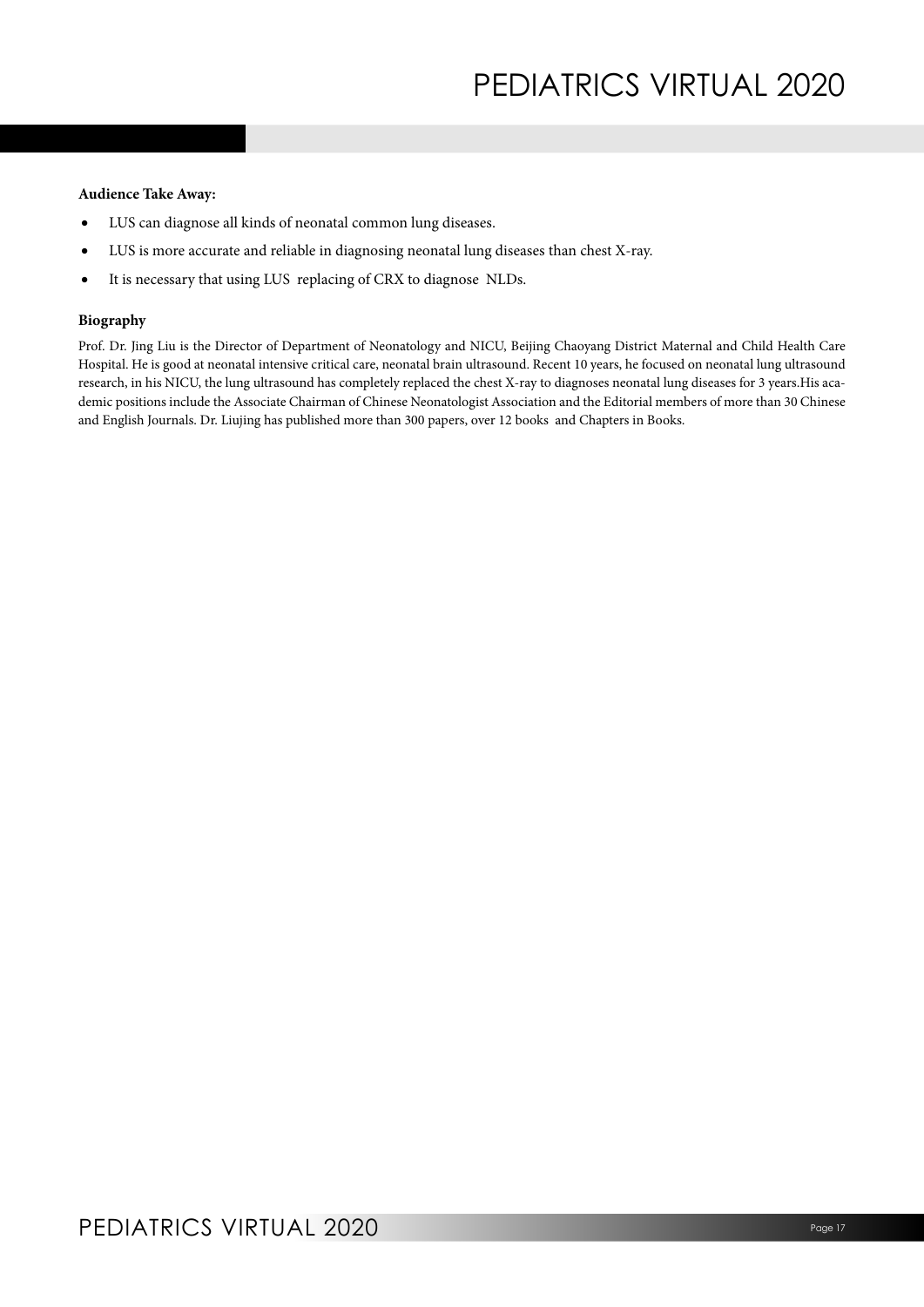

## **Multi-Analyte guided treatment in personalized therapy of advanced cancers**

Sewanti Limaye1\*, Prashant Kumar<sup>2</sup>, Rajan Datar<sup>3</sup>

1 Department of Medical Oncology, Kokilaben Dhirubhai Ambani Hospital and Medical Research Institute, Mumbai, Maharashtra, India 2 Institute of Bioinformatics, International Technology Park, Bangalore, India

3 Datar Cancer Genetics Ltd., F-8 D-Road, Ambad, Nasik, Maharashtra, India

Anti-cancer treatments beyond Standard of Care (SoC) therapy is considered off-label and is mostly devoid of guidelines. Such treatments are referred to as Physicians Choice Treatments (PCT), are inevitably prescribed to patients arbitrarily without substantial data, and are known to have inferior outcomes. We propose multi-analyte tumor profiling to reveal latent vulnerabilities in advanced refractory cancers which can be used to design safe and efficacious personalized combination regimens. In this presentation we present our work from the cohort of patients that we have treated with this approach. The study supports the rationale that multi-analyte tumor profiling can provide treating clinicians with relevant de novo evidence, which can guide selection of appropriate patient-specific combination regimens with meaningful response rates, lower risk of failure and manageable toxicity profiles.

#### **Audience Take Away:**

- The audience will be able to learn how various different methods were used to design therapy for advanced cancers in a resource limited setting in absence of adequate clinical trials
- This method is illustrative in translating cancer genomics from bench to bedside. Combination therapies to treat cancers are evolving. However, most trials are single pathway driven. In this presentation I illustrate how one could combine multi-analyte testing to design a specific treatment for a patient and utilize already approved drugs in a label- agnostic way to treat advanced and heavily pretreated patients.

### **Biography**

Dr. Limaye received her medical degree with honors from Jawahar Lal Nehru Medical College, Bhagalpur, India and did her residency in Internal Medicine from New York University in 2006. She did her fellowship in Hematology& Medical Oncology from Albert Einstein University, NY in 2009 and Masters in Patient Oriented Research (Cancer Genomics and Biostatistics) from Mailman School of Public Health, Columbia University, NY. Dr. Limaye has worked as an Attending in Medical Oncology and at the Phase I - Early Drug Development Center - Dana Farber Cancer Institute/Brigham and Women's Hospital, Harvard Medical School, Boston, USA in 2009 and as Attending in Medical Oncology and Assistant Professor of Medicine, Columbia University Medical Center/New York Presbyterian Hospital, New York-USA. She now works at Kokilaben Hospital, Mumbai, India as the Director of Clinical and Translational Oncology Research and Consultant in Medical Oncology.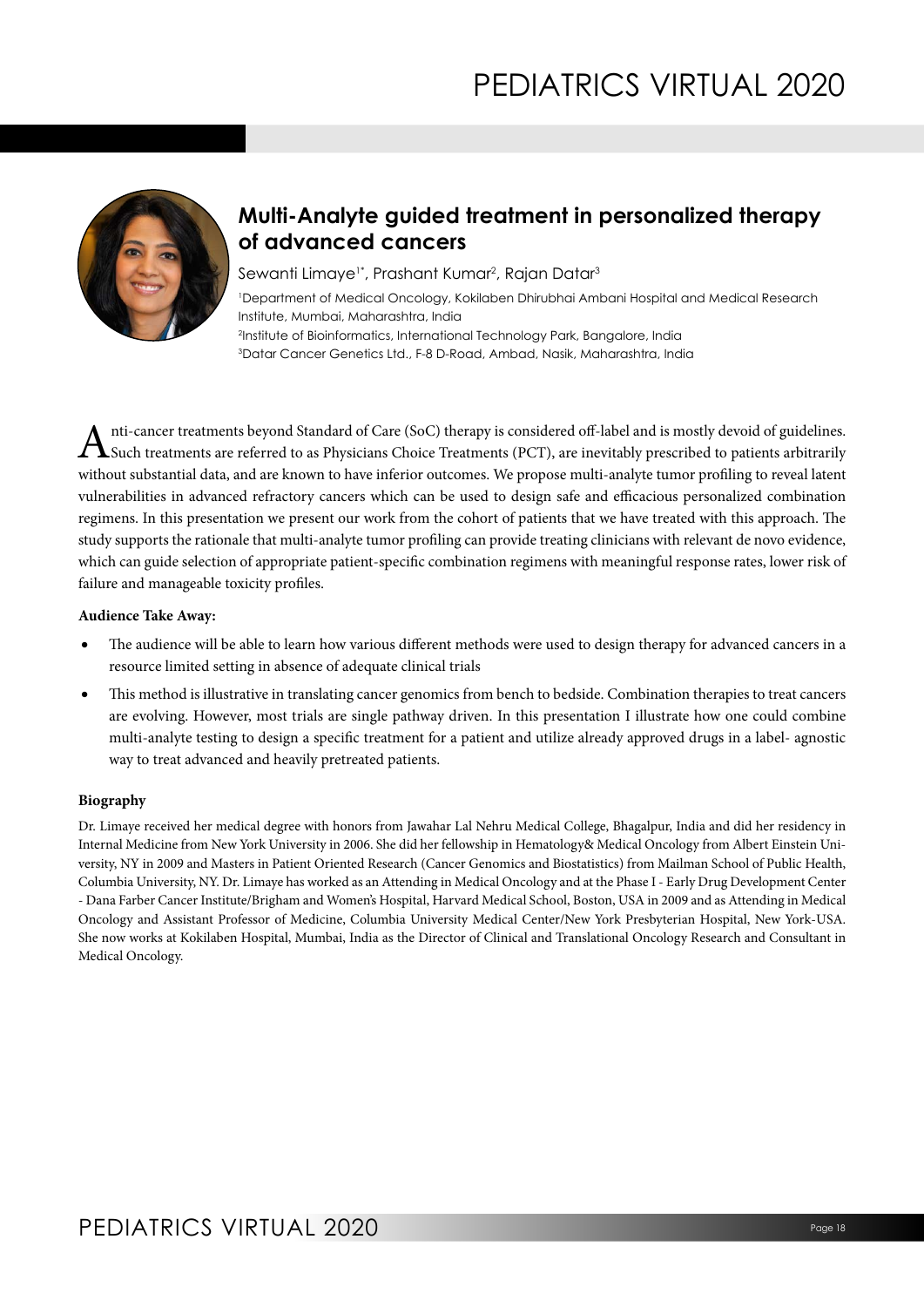

## **Snoring sound features are associated with carotid artery status in patients with obstructive sleep apnea**

Hai-Hua Chuang Linkou Chang-Gung Memorial Hospital, Taiwan

**Background and Objective:** Obstructive sleep apnea (OSA) is considered a contributing factor for carotid atherosclerosis. Our research team has published a series of studies on using snoring sounds as an objective and quantitative clinical parameter, rather than just a subjective symptom, in predicting disease severity, comorbidities, and treatment response. The aim of this cross-sectional study is to investigate the association between carotid artery status and disease severity and snoring in patients with OSA.

**Methods:** Fifty participants were recruited from Sleep Center of Chang Gung Memorial Hospital in Taiwan between May 2018 and March 2020. OSA severity was assessed with polysomnography. Snoring sounds were recorded, and snoring index, time, and snoring sound energy (SSE) were analyzed. Carotid artery status was evaluated with ultrasonography, and participants were subsequently divided into three subgroups: normal carotid arteries, thick carotid intima-media thickness (CIMT), and carotid atherosclerosis. Independent variables were examined for inter-group differences, correlations, and predictive values for carotid artery status.

**Results:** Demographic, anthropometric, symptom, and disease severity variables were similar across subgroups. Blood pressure (BP) was higher in the thick CIMT subgroup, and SSE%\_400–496 Hz was higher in the patients with carotid atherosclerosis. After adjusting for conventional risk factors, neck circumference was positively associated with CIMT, and systolic BP, diastolic BP, and hypertension were positively associated with thick CIMT. SSE%\_400-496 Hz was associated with CIMT, thick CIMT, carotid atherosclerosis, and overall carotid artery status with and without adjustments. High SSE%\_400- 496 Hz could predict thick CIMT (area under the curve [AUC] 0.69, p = 0.03; sensitivity 71%, specificity 67%) and carotid atherosclerosis (AUC 0.70,  $p = 0.02$ ; sensitivity 84%, specificity 55%).

**Conclusions:** The severity of OSA as assessed with polysomnographic parameters was not related to carotid sonographic measurements. NC was independently and positively correlated with CIMT, and SSE%\_400-496 Hz was associated with CIMT, thick CIMT, and carotid atherosclerosis. In addition to conventional cardiovascular risk factors, NC and portable noninvasive snoring sound analysis may be a rational approach to stratify the risk of carotid atherosclerosis in patients with OSA.

### **Biography**

Dr. Hai-Hua Chuang is a family physician with an expertise on weight management. She is an attending physician and assistant professor in Chang-Gung Memorial Hospital (Taipei & Linkou), the biggest medical center in Taiwan and also a visiting scholar at Obesity Institute and Genomic Medicine Institute of Geisinger Medical Center, Danville, Pennsylvania, USA.

The clinical service and research interests of Dr. Chuang are in the field of the epidemiology, health impacts, treatment, and preventive methods of obesity and related comorbidities. Dr. Chuang has also been conducting the largest workplace health promotion project for medical workers in Taiwan since 2013.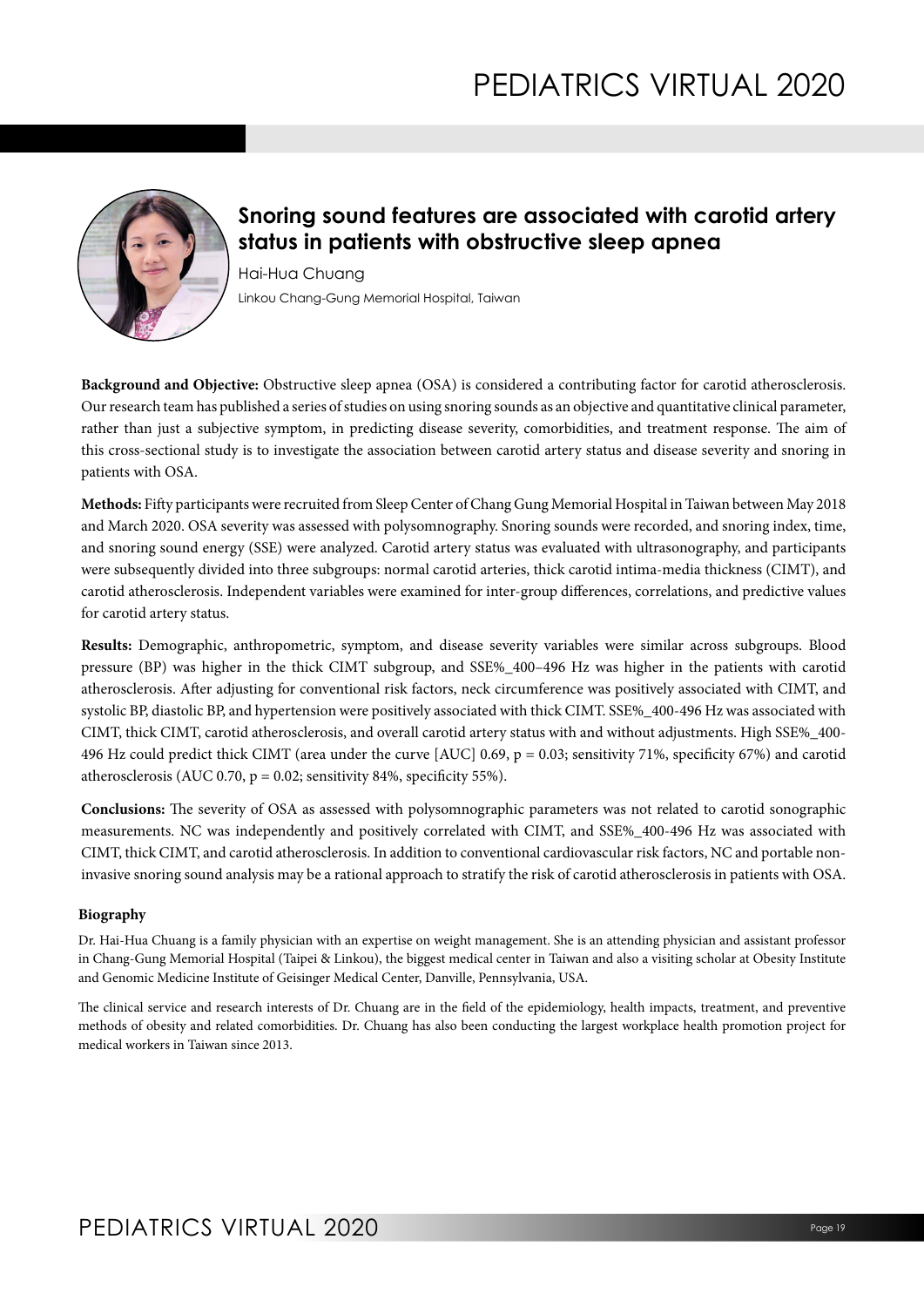

## **Pediatric asthma: "Sunshine Vitamin" as an adjuvant therapy??**

Fehmida Najmuddin DR D Y Patil Hospital, Medical College and Research Centre, India

B ronchial Asthma is one of the major multifactorial non-communicable disease, globally being ranked 28th according<br>to the disability adjusted life years. In our country India, according to the 2018 global report, amongst populations the percentage of children with asthma is 6%. The most common cause of uncontrolled asthma is non-adherence to treatment, non-compliance and associated comorbidities along with either steroid unresponsiveness or due to economic burden associated with the disease treatment and follow-up. Any new intervention in diagnosis or therapy which will augment the treatment response thereby improving the classification would definitely be an area of interest to all the medical practitioners around the world. One such breakthrough is this wonder vitamin called Vitamin -D and in the past few years its role in various disorders from cancer, endocrinology, and systemic disorders to respiratory diseases is widely being studied. Vitamin D acts at the cellular level and can inhibit proliferation of airway smooth muscle and many pathways which are associated with airway remodelling which is one the major pathogenic factors involved in development of bronchial asthma. Its deficiency is associated with more severe asthma exacerbations due to increased production of inflammatory cytokines and proliferation. On the human airway smooth muscles, it can also inhibit the expressions of MMP-9 AND ADAM-33, both of which are the asthma susceptibility genes.

The main aims and objectives of this presentation would be to enlighten the medical fraternity about its role in paediatric asthma and how it helps in steroid responsiveness, better control and improvement in lung functions. I would also take you through the various studies including mine, which have shown its beneficial effect in paediatric asthma patients. A number of studies have been done by assessing the future development of wheeze in children if mothers have been antenatally administered with vitamin D as it helps in foetal lung maturation as well.

#### **Audience Take Away:**

- Vitamin  $D$  as an adjuvant/ or add on therapy to the inhaled medications given in asthma
- Will help in enhancing the steroid responsiveness in pediatric asthma patients resulting in better control and grading of asthma severity.
- Improvement in the pulmonary function test
- Further studies on larger population of pediatric asthma can be carried out by researchers and medical practitioners.

### **Biography**

Dr. Fehmida Najmuddin, MBBS from Manipal University, Karnataka , India in 2007, MD Pediatrics in 2012 followed by fellowship in pediatric pulmonology in 2013 under my mentor Dr. Keya Rani Lahiri in Dr. D Y Patil University, Maharashtra, India. Since Past 7 years, we run a dedicated Pediatric Asthma and allergy clinic. I Have close to 18 publications in various national and international journals, and have worked on many aspects of pediatric asthma and allergic rhinitis including RCQOL, Inhaled therapy, Pulmonary function tests, Height and spirometry correlation. currently working on control classification of pediatric asthma. Currently working as an Assistant Professor and pediatric pulmonologist in Navi Mumbai, India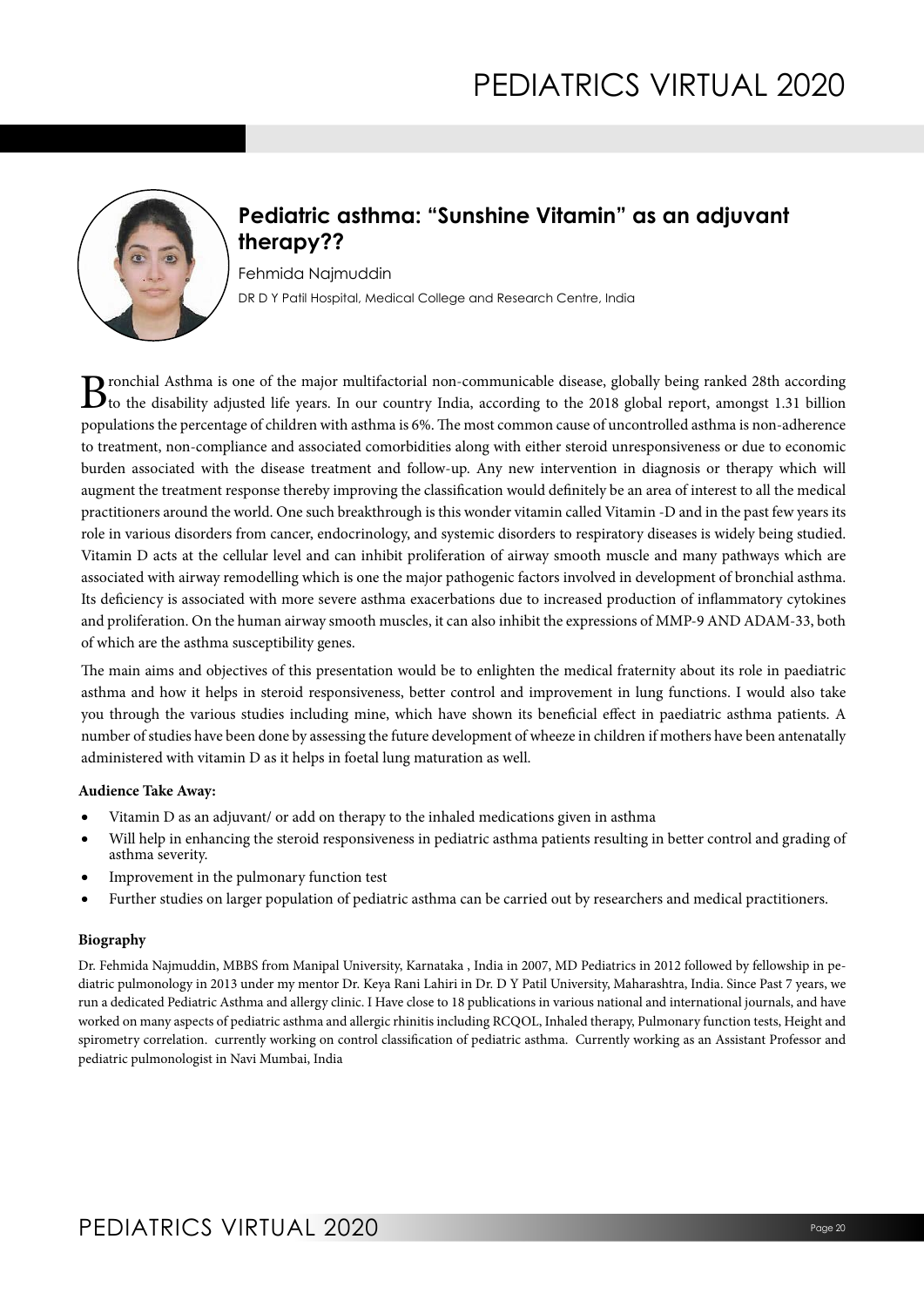

## **Cancer and host immunity (microbiome)**

Dr Ivana Haluskova French Immunology Society, France

Gastrointestinal tract is crucial for many physiological processes in particular play an important role in inflammatory and immune reactions. Several internal and external factors can influence this population, and shifts have been demonstrated to contribute and affect different diseases. During symbiosis several bacteria related to inflammation, one of the most necessary factors in carcinogenesis; it has been shown that some bacterial strains through deregulation of different signals/pathways may affect tumor development through the production of many factors.

Gut microbiota might be considered as a holistic hub point for cancer development: direct and indirect involvements have been studying in several neoplasms such as colon rectal cancer, hepatocellular carcinoma and breast cancer.

Immuno host response and resistance (microbiome) Microbiome is composed from 100.000 miliards of bacteria's. It forms protective barrier against pathogens (permeability) and interactive layer with inner host immune system and neuroendocrine System. It does play important role in development (training of host immune response), human health prevention.

There is an increasing scientific evidence of crosstalk between gut microbiota and cancer, its ability to modulate chemotherapy, radiotherapy and immunotherapy, and the possibility that the intestinal microbial is a new target for therapeutic approaches to improve the prognosis and quality of life of cancer patients and even prevent with accurate diagnostic escape from host immune surveillance.

Many alterantives are ongoing including combination with immunotherapy but personalized approach given genetic and immune specificities and biology of cancer are important. We try to modify the patient's microbiota in order to promote the immune response to reduce gastrointestinal toxicity, i.e. diarrhea in patients who are candidates for chemo and radiotherapy, but without some studies they have linked the use of accurate intervention at host microbiome in particularly immunosuppressed patients and some important side effects.

The use of diet and microbiota can be really interesting during cancer treatments to improve the possibility of tolerance, on the one hand, and response on the other but we must consider all alternative and complexity of individual approach (genetic, medical background, resistance to treatment, accurate diagnostic and intervention empowering host immune response, increasing immune surveillance and responsiveness to treatment.

The use of antibiotic intelligent fashion, microbiome as adjuvant, oncomimetics to inspire new way to tackle cancer (vaccines -likeoncomimeticbutmore) while considering accurate diagnostic,individual particularities are important and worth deeper understanding for best care of patients. Microbiome plays role in currently used immunotherapy and CAART based on scientific data.

### **Biography**

Dr Ivana Haluskova Spent over 1115 years in senior position in pharma industry career in research and indus try and consultancy covering complex international projects from proof of concept to phase IV in Europe, Asia and US including the oncology domain as well as having worked in various other therapeutic areas including pediatrics, rare diseases, infectious diseases, vaccines and inflammation. French medical professional, and speaking French, English, Russian, Czech / Slovak and Italian. Gained medical, academia and industry experience in Europe, Israel but mainly in Asia and US including the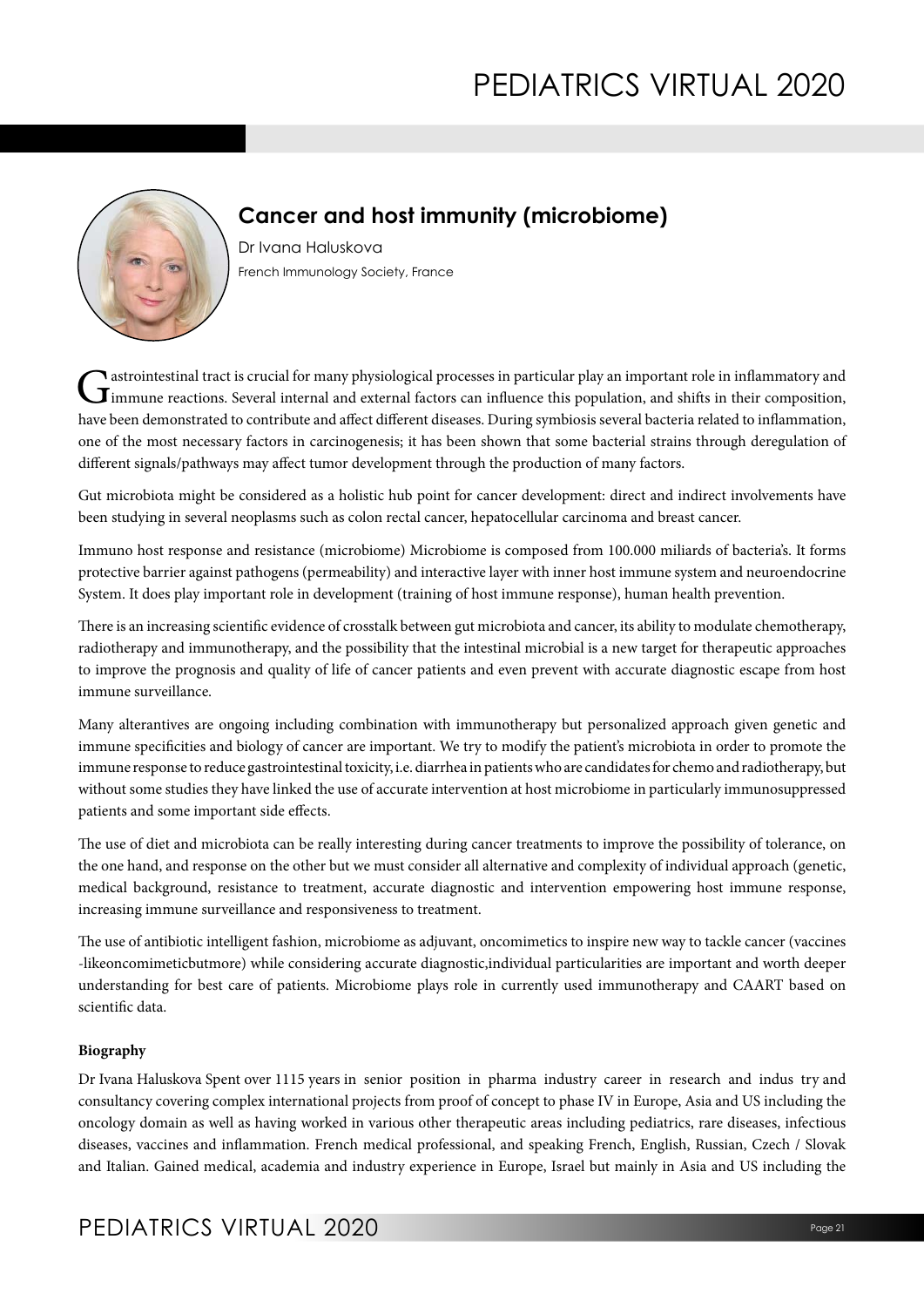oncology domain as well as having worked in various other therapeutic areas including pediatrics, rare diseases, infectious diseases, vaccines and inflammation. Board certified in internal medicine, immunology and infectious diseases and graduated in the Slovak Republic. French Physician.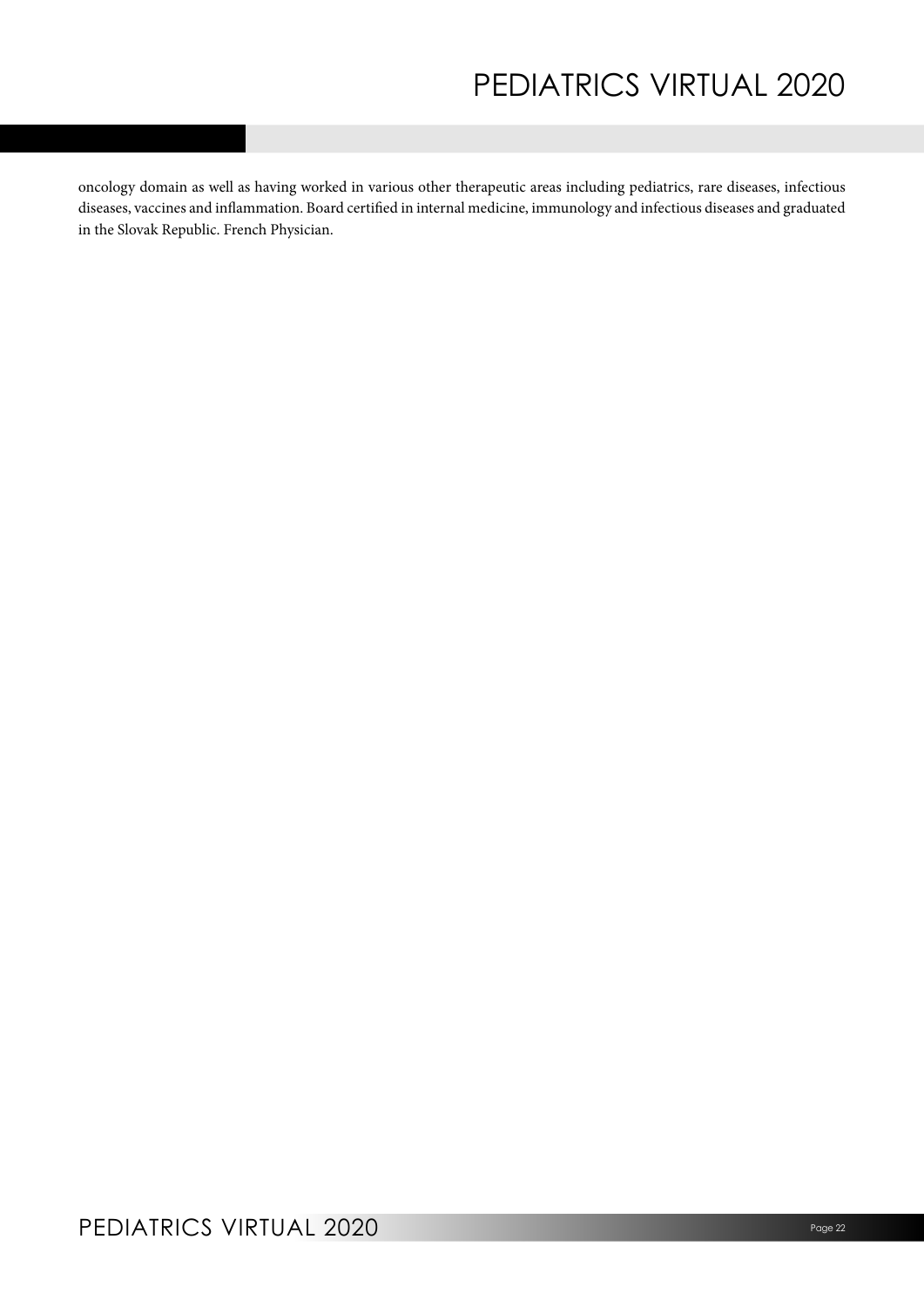

## **Large-scale Epigenome-wide Human shRNA screen identifies candidates that confer resistance to BRAF inhibitors**

Romi Gupta1 \*, Suresh Bugide<sup>1</sup> , Douglas B Johnson<sup>2</sup> , Michael Green<sup>3</sup> , Narendra Wajapeyee

1 Department of Biochemistry and Molecular Genetics, UAB, Birmingham, Alabama, USA 2 Department of Medicine, Vanderbilt University Medical Centre, Nashville, Tennessee, USA 3 Department of Molecular, Cell and Cancer Biology, UMASS, Worcester, Massachusetts, USA

C ncogenic mutations in the BRAF gene are found in −50% of melanomas and drive melanoma growth. Thus, BRAF kinase inhibitors (BRAFi), such as vemurafenib and dabrafenib alone or in combination with MEK inhibitors, have been developed and used for the treatment of BRAF-mutant metastatic melanoma in clinic. Although initial responses to BRAFi are generally favorable, acquired BRAFi resistance emerges rapidly, resulting in treatment failure. Acquired resistance to BRAF kinase inhibitors (BRAFi) is the primary cause for their limited clinical benefit. Although several mechanisms of acquired BRAFi resistance have been identified, the basis for acquired resistance remains unknown in over 40% of melanomas. Identifying additional novel mechanisms of acquired resistance to BRAFi may provide new opportunities to effectively treat BRAF-mutant melanoma.

Epigenetic alterations are shown to play an important role in the regulation of cancer cell growth and their response to targeted therapies. Therefore, to determine the role of epigenetic regulators in conferring resistance to BRAFi, we performed a large-scale, unbiased, epigenome-wide shRNA screen by targeting 363 known and predicted epigenetic regulators with 1862 shRNAs. Our screen identified Block of Proliferation 1 (BOP1) and Histone Acetyltransferase 1 (HAT1) as two key epigenetic regulators, whose loss resulted in resistance to BRAFi in both cell culture and in mice. In clinical samples of patient sample pairs, consisting of pre-treatment along with matched progressed BRAFi+MEKi-treated melanoma samples, we found that both HAT1 and BOP1 levels were downregulated in over 60% progressed samples in comparison with pre-treated samples. Mechanistically, we find that the loss of both BOP1 and HAT1 lead to increased MAPK signaling and BRAFi resistance. However, in case of BOP1 loss driven BRAFi resistance, increased MAPK signaling was as a result of down-regulation of the MAPK phosphatases DUSP4 and DUSP6 whereas in case of HAT1 loss driven BRAFi resistance increased MAPK signaling was due to increased insulin growth factor 1 receptor (IGF1R) signaling. Therefore, restoration of BRAFi sensitivity in BRAFi resistant melanoma cells with lower BOP1 levels can be induced via ERK inhibitors and in case of HAT1 loss can be achieved via both ERK and IGF1R inhibitor. Collectively, our results identify two novel epigenetic regulators whose loss results in activation of the MAPK pathway and BRAFi resistance. These results indicate that treatments with IGF1R and/or ERK1/2 inhibitors can enhance BRAFi efficacy to overcome the limitations associated with BRAFi and BRAFi+MEKi treatment.

#### **Audience Take Away:**

- Large-scale Epigenome-wide Human shRNA screen to identify novel regulators that determine treatment response in cancer.
- New epigenetic regulator that are involved in BRAF inhibitor resistance in melanoma.
- Clinically relevant mechanisms for acquired BRAFi resistance.
- Alternative strategies for the treatment of drug-resistant cancer cells and to counteract drug resistance.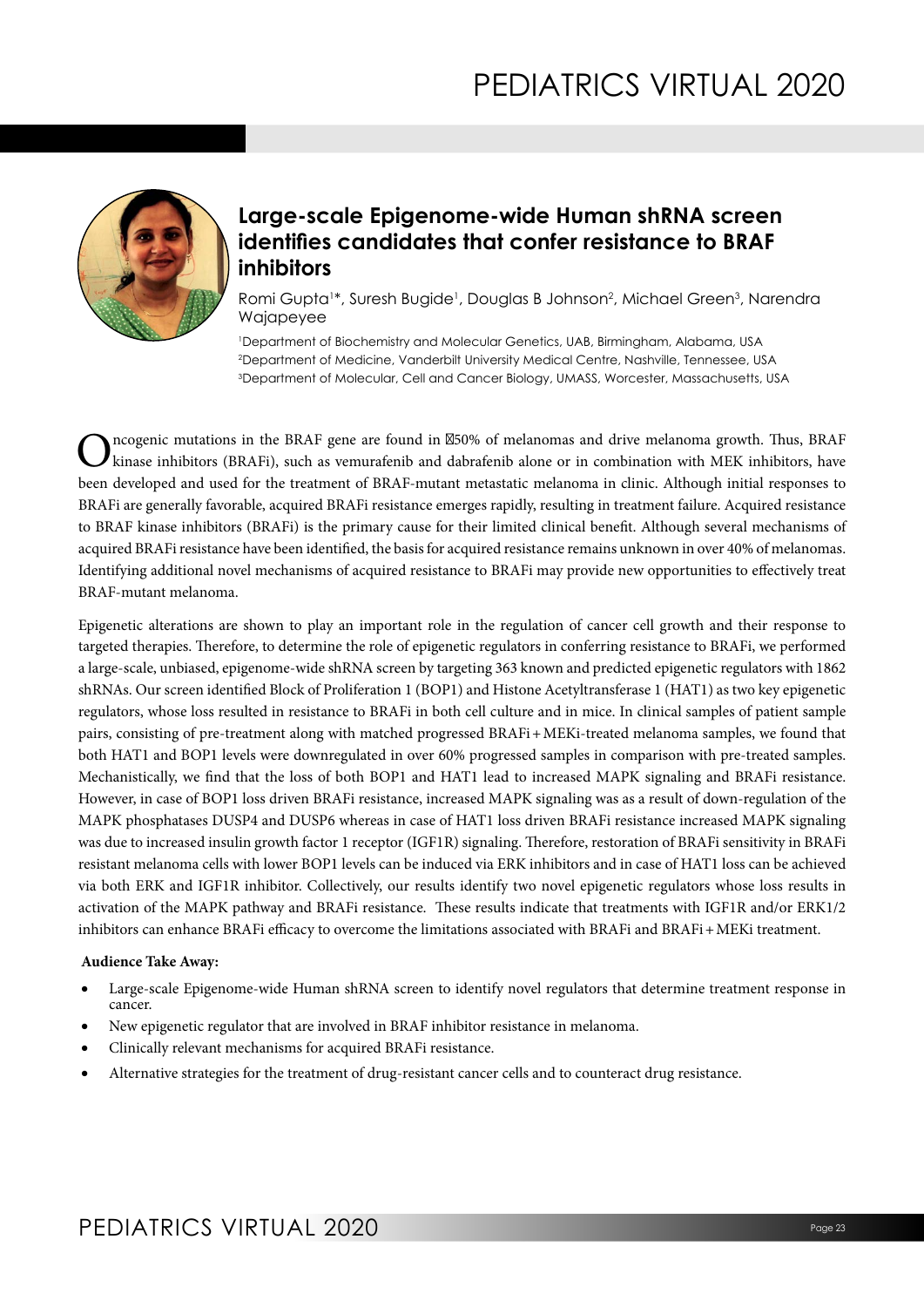### **Biography**

Dr. Gupta did her BS in microbiology and MS biochemical technology in India. She further obtained her PhD from Max Planck Institute for Molecular Genetics, Berlin, Germany in the area of ribosome biology and protein translation. After that she moved to Yale University where she performed extensive studies on identification of new regulators of cancer growth and progression. Many of her studies are published in journals like eLife, PNAS, Cell Reports, Oncogene etc. Currently she is Assistant Professor in the UAB and Associate scientist at O'Neal Comprehensive Cancer Center at UAB.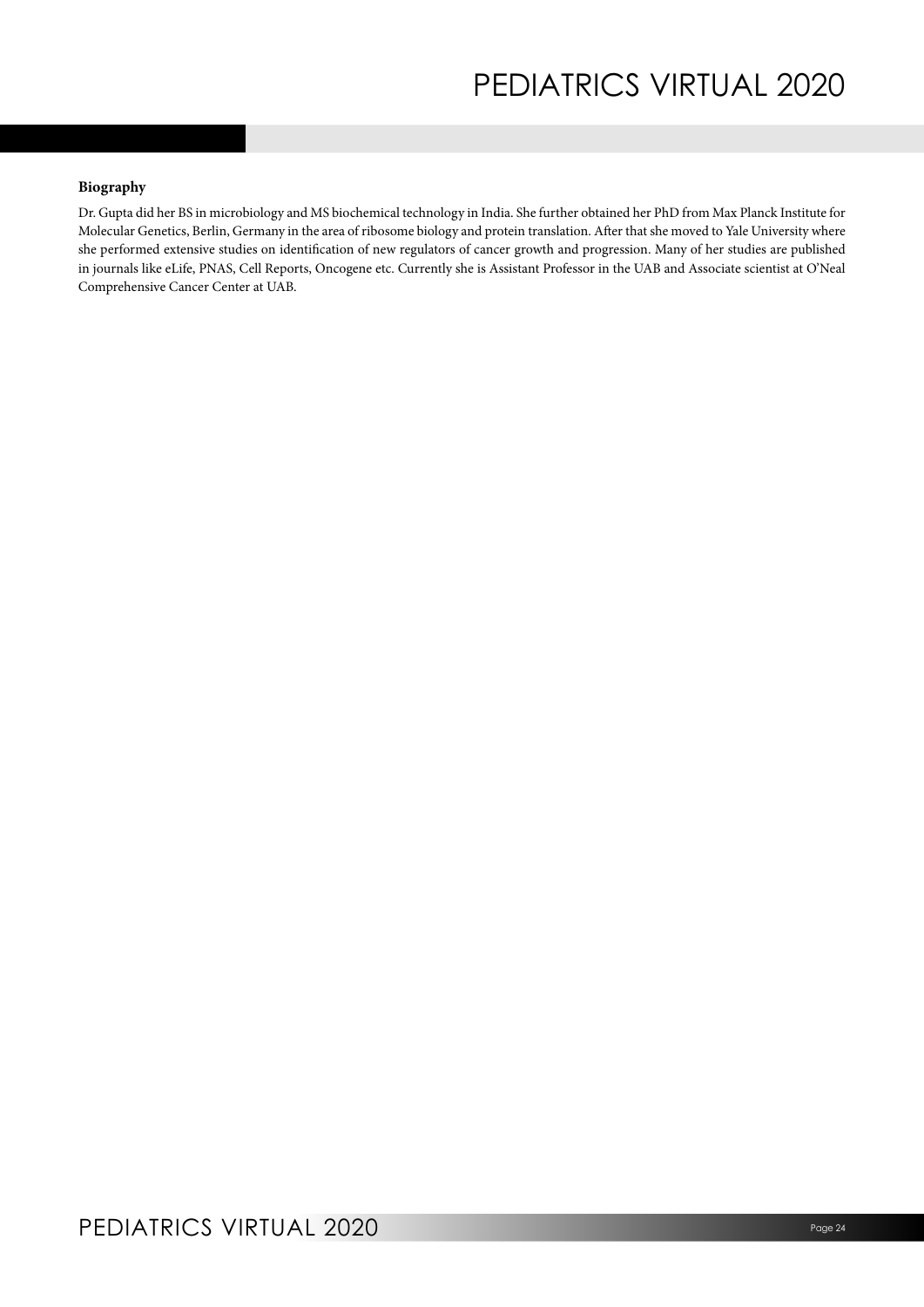

## **T-DM1 resistance and HER2 heterogenicity**

Wen Jin Wu Food and Drug Administration (FDA), USA

T-DM1 (also known as ado-trastuzumab emtansine) consists of a humanized anti-HER2 monoclonal antibody (trastuzumab) that is conjugated to a maytansinoid-derived cytotoxic agent (DM1) via a non-reducible thioether linker and is approved for the treatment of HER2-positive metastatic breast cancer that has progressed on trastuzumab plus chemotherapy treatment. Despite initial favorable outcomes, most patients treated with T-DM1 eventually develop T-DM1-resistant diseases, mechanisms of which remain elusive. Currently, there is no targeted therapy approved by FDA to treat T-DM1-resistant breast cancers. Breast cancers are a heterogeneous disease among different patients (intertumor heterogeneity) and individual tumor (intratumor heterogeneity). Intratumoral HER2 heterogeneity was reported in 16–36% of HER2-positive breast cancer and associated with poor survival in HER2-positive breast cancer. This finding implicates that a HER2-trgeted monoclonal antibody-based therapy, including antibody-drug conjugate such as T-DM1, may be insufficient to eradicate HER2-positive breast cancers with intratumoral HER2 heterogeneity. It is also important to understand whether cancer metastatic potentials of breast cancer with intratumoral HER2 heterogeneity are increased after these HER2-low cancer cells are exposed to the T-DM1. Our data suggest that HER2 heterogeneity contributes to T-DM1 resistance. While HER2-low breast cancer cells are not response to T-DM1 treatment, the cell invasion activity of these HER2-low breast cancer cells was significantly increased after these cells were exposed to T-DM1. These results provide critical information regarding the treatment of HER2-positive breast cancers with HER2 heterogeneity. Taken together, our study provides evidence demonstrating that proliferation and invasion activities of T-DM1-resistant breast cancer cells are regulated by different mechanisms and that T-DM1 treatment potentially increase metastatic potential of the breast cancer cells with intratumoral HER2 heterogeneity. Combination of T-DM1 with other therapy that can inhibit cancer cells expressing low levels of HER2 in HER2-positive breast cancer may be crucial to control cancer metastasis.

#### **What will audience learn from your presentation?**

- Cell proliferation and invasion are regulated differently in T-DM1-resistant breast cancer cells
- HER2 heterogeneity contributes to T-DM1 resistance of HER2-positive breast cancer
- T-DM1 treatment may increase metastatic potential of breast cancer cells expressing low levels of HER2
- Development of targeted therapy to overcome T-DM1 resistance is urgent

#### **Biography**

Dr. Wen Jin Wu is currently a Senior Investigator in Division of Biotechnology Review and Research I (DBRR1), Office of Biotechnology Products (OBP), Office of Pharmaceutical Quality (OPQ), Center for Drug Evaluation and Research (CDER), FDA. He earned his M.D. from Wannan Medical College in China. In 2002 he received his Ph.D. from Cornell University. After two years Research Associate supervised by Dr. Richard Cerione at Cornell University, he obtained the position of a Principal Investigator (PI) in OBP at FDA in 2004. In addition to his regulatory duty as a Product Quality Reviewer, Dr. Wu's laboratory at FDA investigates the roles of ErbB/HER family receptors in breast cancer progression, conducts physiochemical and biological characterization of HER2-targeted antibody therapeutics, including monoclonal antibodies, antibody-drug conjugates, and bispecific antibodies, and antibody engineering generating novel bispecific antibodies for the treatment of breast cancer. His laboratory also carries out the development of cell-based bioassays for bispecific antibodies. He has published many research papers in highly reputed journals, including mAbs, Scientific Reports, Journal of Biological Chemistry, Nature, Cell, Molecular Cancer Therapeutics, and Cancer Research, and has been invited to give talks in many national and international conferences.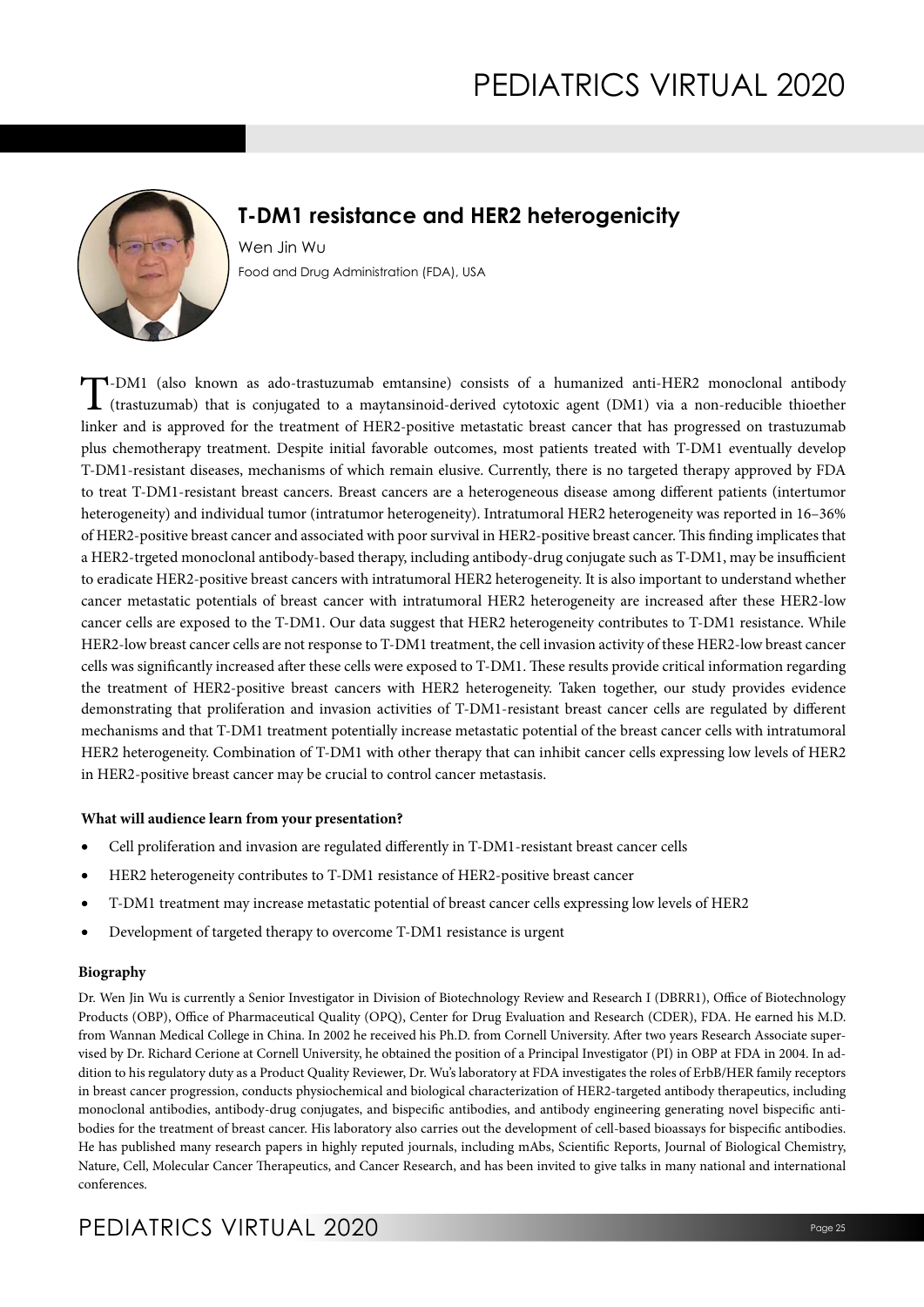

## **Radioiodine- The first and gold standard of targeted precision oncology**

Barbara Hertz\* USA

Dr. Saul Hertz (1905-1950), conceived and developed the medical uses of radioiodine (RAI). He brought from bench to bedside the successful use of radioiodine (RAI) to diagnose and treat cancer. Thus was born the science of theragnostics used today for neuroendorine tumors and other forms of cancer. Dr. Hertz's work is the foundation of targeted precision oncology.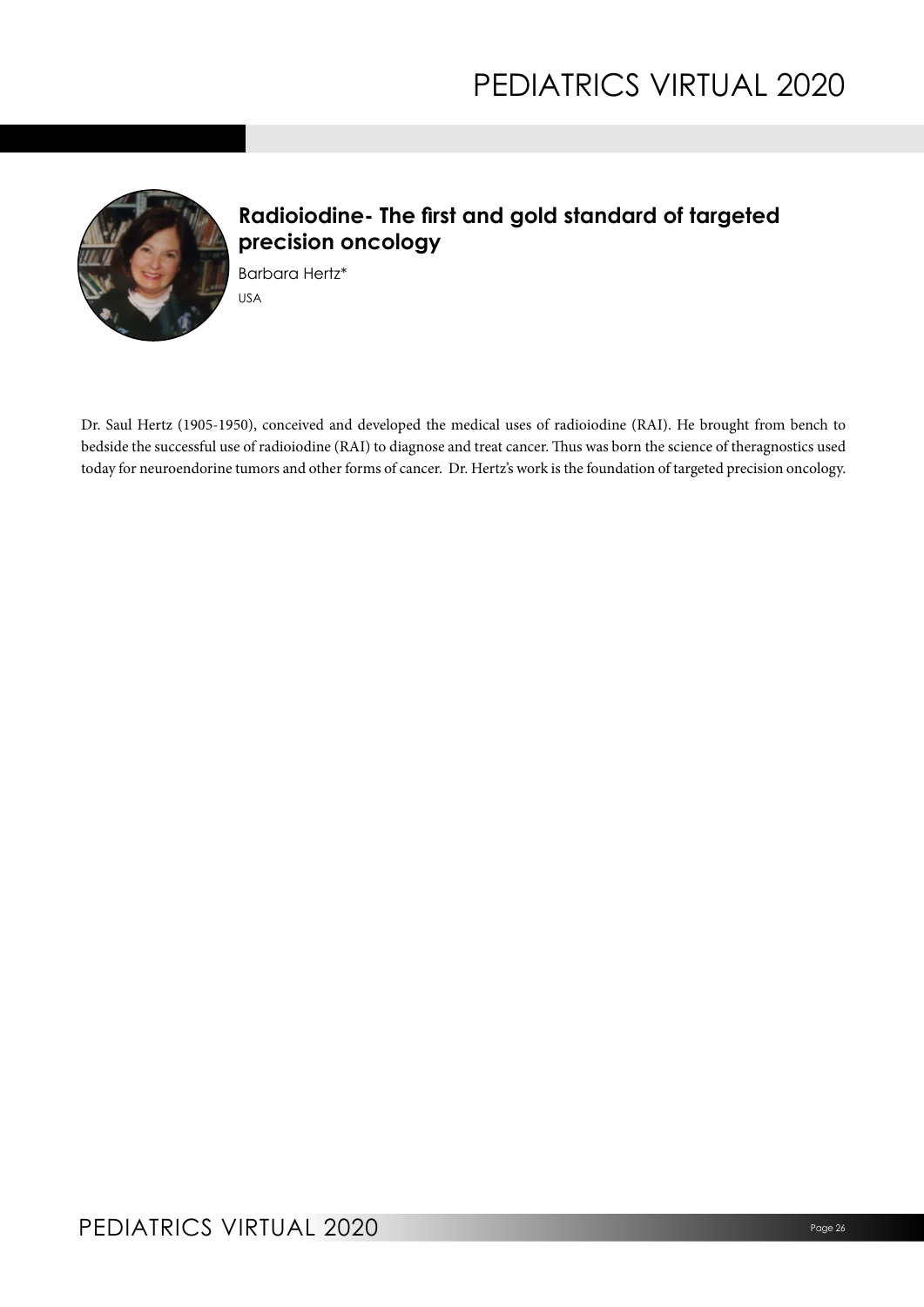

## **The artificial intelligence-assisted cytology diagnostic system in large-scale cervical cancer screening: A population-based Cohort study of 0.7 Million wome**

Bojana Turic<sup>2</sup>\*, Heling BAO<sup>1,3</sup>\*, Xiaorong SUN<sup>2</sup>\*, Yi ZHANG<sup>4</sup>, Baochuan PANG<sup>5</sup>, Hua Ll², Liang ZHOU², Fengpin WU², Dehua CAO², Jian WANG²\*, Linhong WANG<sup>3</sup>

1 Department of Maternal and Child Health, School of Public Health, Peking University, 38 Xueyuan Road, Haidian District, Beijing, 100191, CHINA.

2 Landing Medical High Tech Co., Ltd., No.818 Gaoxin Road, East Lake High-Tech Development Zone, Wuhan, 430206, CHINA.

3 National Center for Chronic and Non-communicable Disease Control and Prevention, Chinese Center for Disease Control and Prevention, No.27 Nanwei Road, Xicheng District, Beijing, 100050, CHINA. 4 Electronic and Information Engineering Department, Wenhua College, No. 8 Wehhua Garden Road, East Lake High-Tech Development Zone, Wuhan, 430074, CHINA.

5 Landing Artificial Intelligence Center for Pathological Diagnosis, Wuhan University, No. 299, Bayi Road, Luojiashan Street, Wuhan, 430000, CHINA.

**Background:** Adequate cytology is limited by insufficient cytologists in a large-scale cervical cancer screening. We aimed to develop an artificial intelligence (AI)-assisted cytology system in cervical cancer screening program. METHODS: We conducted a perspective cohort study within a population-based cervical cancer screening program for 0.7 million women, using a validated AI-assisted cytology system. For comparison, cytologists examined all slides classified by AI as abnormal and a randomly selected 10% of normal slides. Each woman with slides classified as abnormal by either AI-assisted or manual reading was diagnosed by colposcopy and biopsy. The outcomes were histologically confirmed cervical intraepithelial neoplasia grade 2 or worse (CIN2+).

**Results:** Finally, we recruited 703,103 women, of whom 98,549 were independently screened by AI and manual reading. The overall agreement rate between AI and manual reading was 94.7% (95% confidential interval [CI], 94.5%-94.8%), and kappa was 0.92 (0.91-0.92). The detection rates of CIN2+ increased with the severity of cytology abnormality performed by both AI and manual reading (p trend<0.001). General estimated equations showed that detection of CIN2+ among women with ASC-H or HSIL by AI were significantly higher than corresponding groups classified by cytologists (for ASC-H: odds ratio [OR]=1.22, 95%CI 1.11-1.34, p<0.001; for HSIL: OR=1.41, 1.28-1.55, p<0.001). AI-assisted cytology was 5.8% (3.0%-8.6%) more sensitive for detection of CIN2+ than manual reading with a slight reduction in specificity. CONCLUSIONS: AIassisted cytology system could exclude most of normal cytology, and improve sensitivity with clinically equivalent specificity for detection of CIN2+ compared with manual cytology reading. Overall, the results support AI-based cytology system for the primary cervical cancer screening in large-scale population.

#### **Audience Take Away:**

- AI assisted cervical cancer screening is not yet used as a routine methodology in the screening laboratories. Our data shows that it can be used as a main screening tool (wherever cytology is used as a primary screen) or as a triage in cases where HPV is used as a primary screen.
- AI assisted screening is particularly useful for those laboratories that do not have sufficient support staff (Cytotechicinas or cytotechnologies) or pathologists.
- The accuracy of our model shows that all negative (majority of slides) cases can be easily separated from positive or suspicious cases.
- The method and implementation will be discussed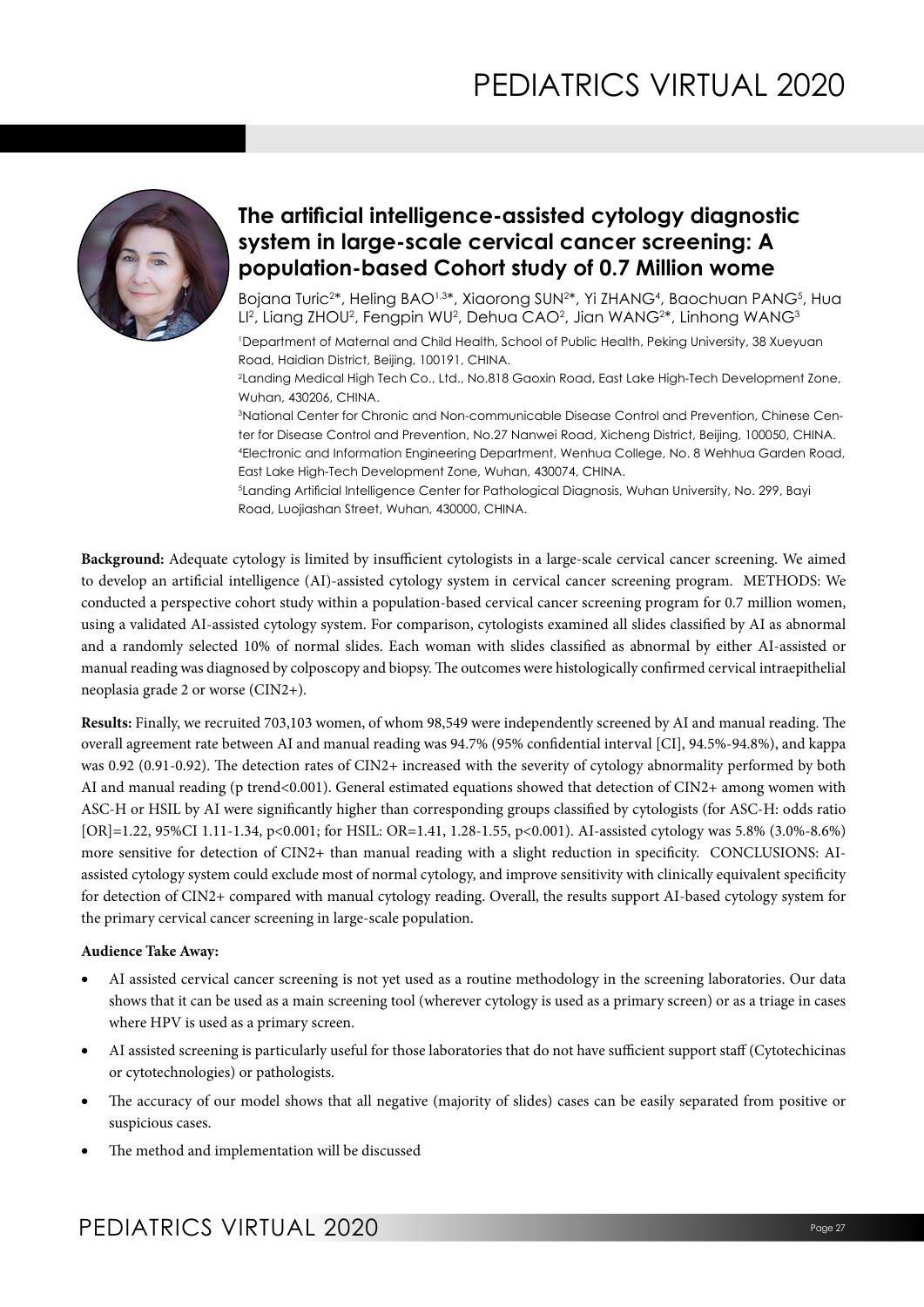#### **Biography**

Dr. Bojana Turic completed her MD at the University Of Sarajevo, Bosnia and Herzegovina where she held the position of Assistant Professor of Medical Microbiology; She finished her fellowship in Medical microbiology at the University of Zagreb, Croatia.

Bojana was a part of the executive team at PMI labs; Vancouver based private spin off company from BC Cancer Agency, focused on early cancer detection. She led the company through all steps from a concept through significant clinical and regulatory She is currently an advisor to or is actively involved with various biotechnology companies in Vancouver Bojana is also VP of International Affairs at Landing Medical High Tech Co – a biotechnology and laboratory service company in China. She is a part of the executive team, helped a Company in establishing Quality control in their laboratories as well as expansion outside of China.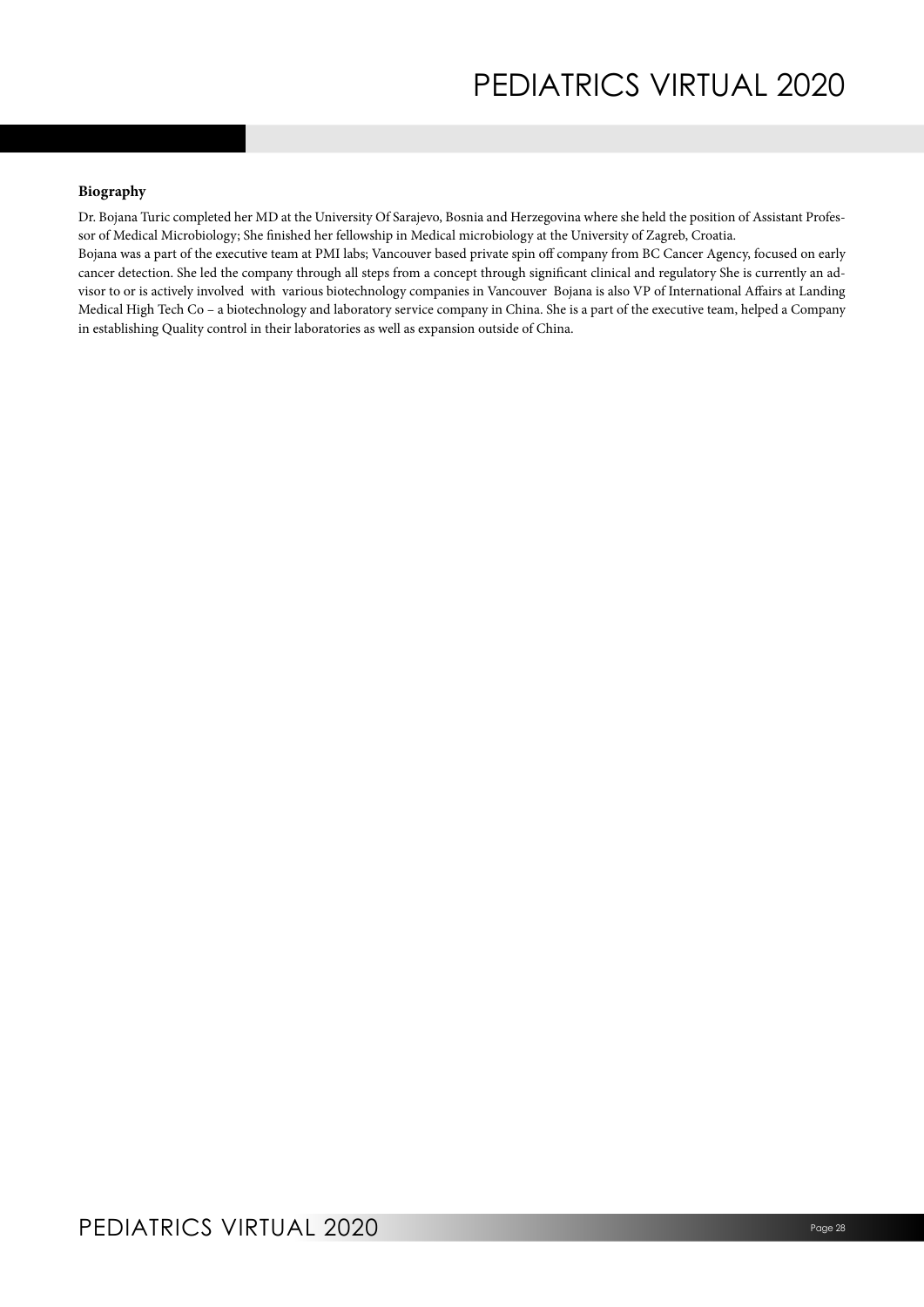

## **New technologies of directional microphones for hearing aids**

Xubao Zhang Sonova Unitron, Canada

This paper describes new technologies of directional microphones for the practical hearing aids, referring to a front-delay  $\sf L$  direction microphone (DM), narrow beam DM, and minimum variance distortionless response (MVDR) beamformer. Each of the DM technologies was researched against weaknesses of those existing DMs, such as imperfection in low level noise, short suppression to adjacent interference, and failing to simultaneously perceive multiple target voices. In order to eliminate them, the conventional DM architectures have been innovated: the front-delay DM exchanged the elements' positions; the narrow beam DM employed binaural DMs to composite a relatively narrow lobe; the MVDR beamformer combined two types of processing in spatial and frequency domains; and the novel technologies are state-of-the-art beamformers for hearing aids. Based on some references related to the DM technologies and operation principles of the latest beamformers, we further researched the DM technologies, first proposed the implementing architectures, derived new gain equations of the relevant polar plots, accomplished the extensive experiments, and evaluated advantages and disadvantages of the DMs by the obtained evidences; then we confirmed that the new technologies could reach their expected goals. Meanwhile, we used the latest simulating software, Simulink of MatLab R2018b and audio edition software, SoundBooth, in our Lab computers.

### **Biography**

Xubao Zhang received his doctorate in electronics from Xi'an Electronic Science and Technology University in China and was a postdoctoral fellow at McMaster University in Canada. He has been interested in hearing aid technology strategies and performance evaluation. He worked as EA and EMC engineer with Sonova Unitron in Canada, and also worked with Oticon Canada and Beltone Canada. And he worked as associate professor at EE department of this University in China for radar signal processing research. He is the author of one book and more than 40 articles.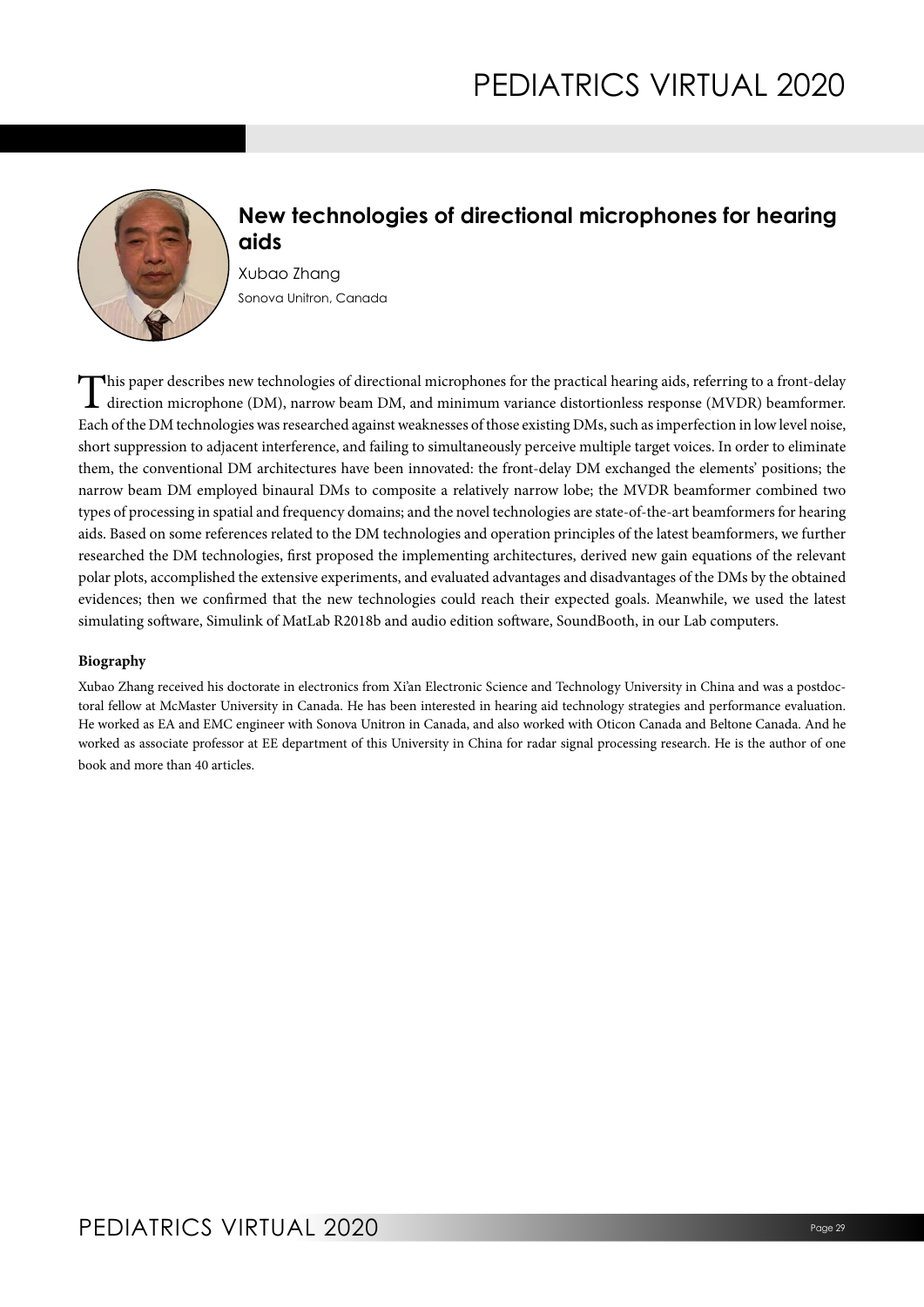

## **Methylating agents as rescue adjunct therapy to chemotherapeutic alkylating medications for improved outcomes in chronic lymphocytic leukemia: A case study**

Bruce K. Kowiatek Blue Ridge Community and Technical College, USA

Although the non-enzymatic methylation of cytidine (C) by S-adenosylmethionine (SAM) and methylcobalamin to 5-methylcytidine and its subsequent spontaneous deamination to thymidine (T) in DNA at physiologic pH and temperature has been implicated in some C to T point mutagenic cancers, cancers in general display a global hypomethylation of their DNA; SAM, therefore, sold as the over-the-counter (OTC) supplement SAM-e, as well as the OTC methylcobalamin precursor cyanocobalamin may still possibly play a role as potential rescue adjunct therapies in certain cancers, particularly those treated with alkylating chemotherapeutic agents used in chronic lymphocytic leukemia (CLL), much in the same way that folic acid is used as a rescue adjunct therapy when using antifolate chemotherapeutic agents. Clinical trials in support of this proposal were set to begin just prior to the COVID-19 pandemic but have been indefinitely postponed; however, an ongoing case study employing this methylation protocol is currently underway with its initial, highly promising results presented here for the first time.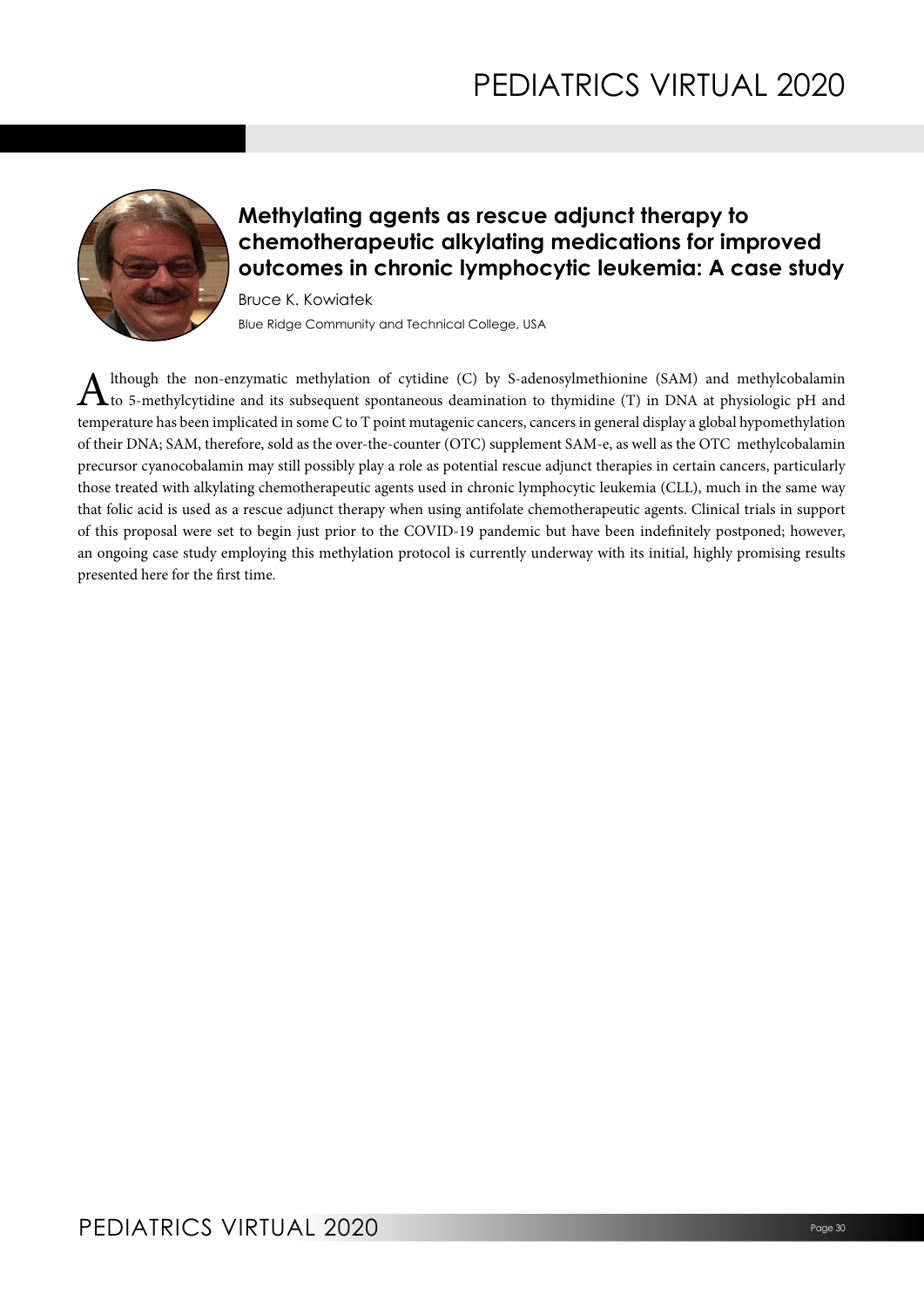

## **Patient-Centered Care: A model to healthcare quality**

Rasmeh Al Huneiti Ministry of Public Health , Qatar

**P**atient-centered care is an approach in healthcare delivery in which the healthcare providers partner with their patients to provide them with healthcare services that they need and expect according the best practice and presentation I will discuss the definition, components, principles and values of patient- Centered. I will echo on examples of patient -centered care, then I will conclude with impact of patients -centered care on quality of healthcare

### **Audience Take Away:**

- Components of patient- Centered
- Principles and values of patient- Centered
- Impact of patients -centered care on quality of healthcare

#### **Biography**

Dr.Rasmeh AL- Huneiti is a Clinical Guidelines Specialist at the Ministry of Public Health, Healthcare Quality and Patient Safety Department, in state of Qatar. She is also a guest lecturer in Healthcare at Calgary University Qatar. Rasmeh holds a BSc in General Nursing from the University of Jordan. She has a PhD in Medical Education from Brunel University in the UK. Her post graduate qualifications include a Diploma in Primary Healthcare, MSc in General Nursing Education and International Diploma in HR Management.

As a reviewer and editing board member she contributed to several international conferences, peer reviewed

journals and her research work is published internationally. Since 2015 she has been serving as Adjunct Professor at Calgary University Qatar and as Guest Lecturer on Patient Safety and Healthcare Quality, and Healthcare Regulation for the master's Leadership in nursing program. Rasmeh is also a guest speaker for the Patient Safety and Change Management Community Medicine Residency Program. Rasmeh developed an E-learning Model for E-health Education in Developing Countries. She is a volunteer at the Qatar Red Crescent Society.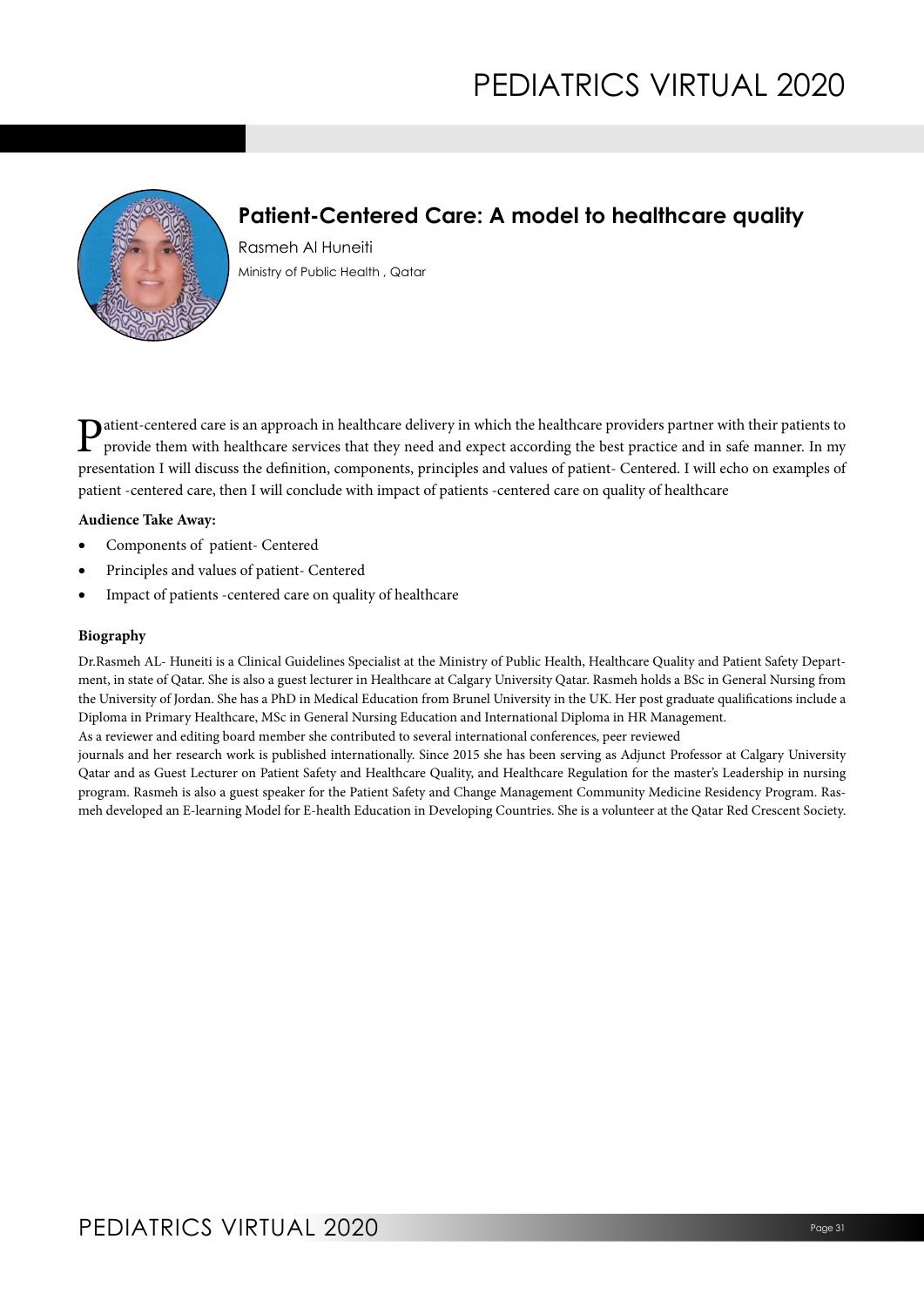

## **Modeling disorders in animal models of different genetic backgrounds to accelerate Pediatrics**

Andres D. Klein Clínica Alemana Universidad del Desarrollo, Chile

We are all similar, but a bit different. These differences are partially due to variations in our genomes and are related to the heterogeneity of symptoms and responses to treatments that patients can show. Most studies in animal models are performed in one single strain with one manipulation. When the knowledge is applied to humans the results are not always reproducible, probably due to the lack of variability of the models studied. Instead, we perform population-based analyses, which allow us to study the contribution of combinations of thousands of variants at the same time, which is closer to what happens in humans (Klein, AD (Physiol Genomics 2017). We are uncovering gene networks underlying variation of the activity of lysosomal enzymes in mice. These modifier genes may help to design novel therapies for several disorders with lysosomal dysfunction. Furthermore, we are modelling diseases in several inbred yeast, flies, and mouse lines, analysing their phenotypic variability, and using it to map genes and to study their responses to drugs (Pediatrics). We are focusing on Gaucher and Niemann-Pick C diseases (Klein et al. Cell Rep 2016; Calderon & Klein Mol Gen Metabol 2018;), and Parkinson's disease (Klein & Mazzulli Brain 2018, Olivares et al. Trends in Mol Med 2019). In addition, we are studying families of patients bearing identical genetic mutations, but presenting with different disease severity, including asymptomatic people. We are particularly interested in uncovering the modifier genes of asymptomatic patients, since they have the molecular secrets to treat the symptomatic ones. In conclusion, we are using systems genetics strategies, where we integrate animal models and human clinical phenotypes with genetic data, transcriptomes, cell biology, and others to understand biology and design novel therapies customized for each patient.

#### **Audience Take Away:**

- Population-based studies are closer to human analyses because they study the contribution of thousands of variants at the same time.
- Understanding the genetic basis of phenotypic variability can help us to predict what subtype of disease a patient will develop and design customized therapies for each person based on their own biology.

### **Biography**

Andrés D. Klein received his B.Sc in Biochemistry and his PhD in Cellular and Molecular Biology at the Pontificia Universidad Católica de Chile. Dr. Klein did a postdoc at Stanford University (2009-2011) and a second postdoc (2011-2015) at the Weizmann Institute of Science. Currently he directs the Center for Genetics and Genomics at the Universidad del Desarrollo in Chile. Prof. Klein was awarded with the young Chilean innovator prize by MIT technology reviews (2013), he was selected as one of the top 100 young. Chilean leaders (2013), and recently received the Pew Innovation Fund (2018), among other recognitions.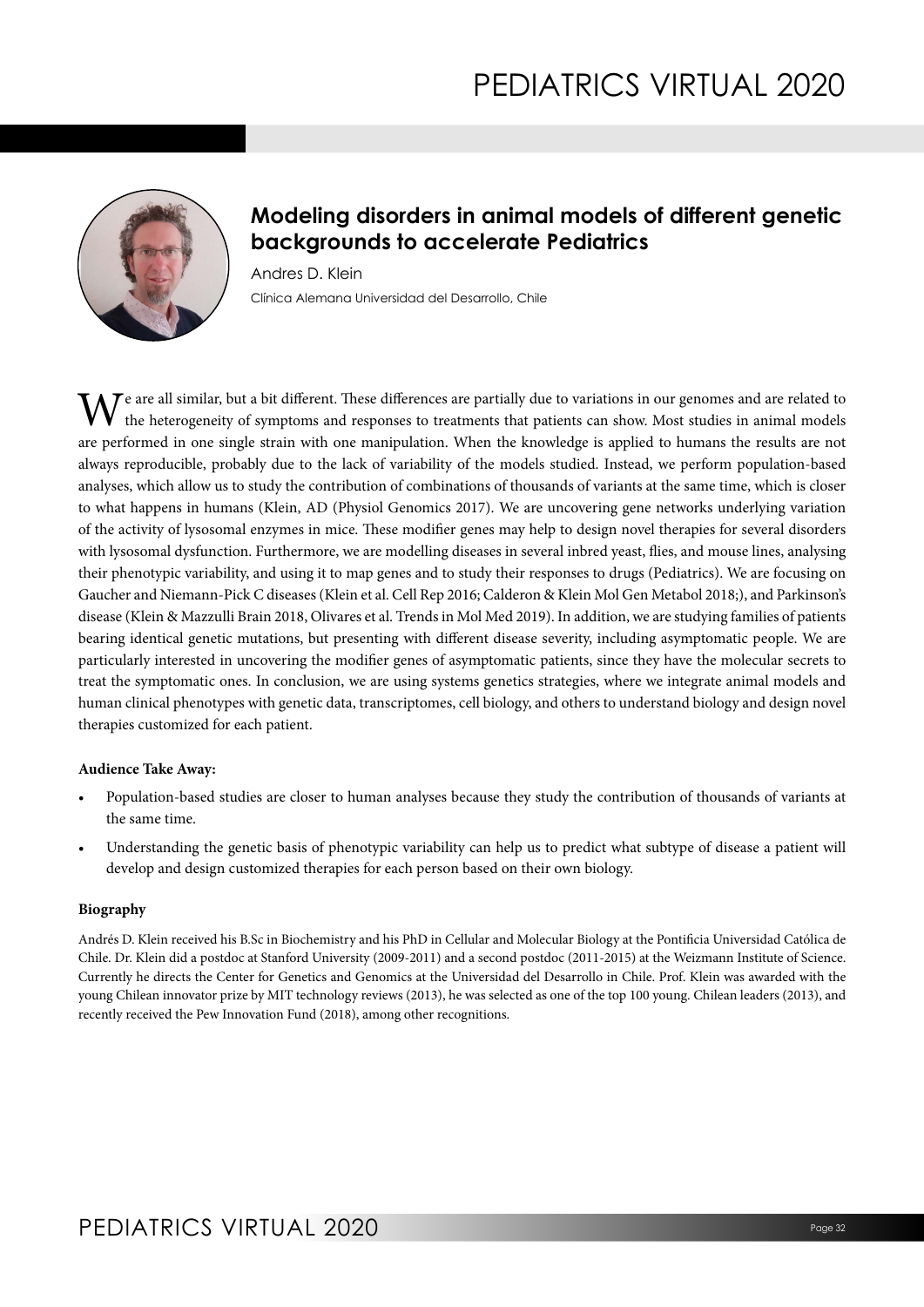<span id="page-32-0"></span>

POSTERS

# **PEDIATRICS** Virtual 2020

# July 15-16, 2020

Pediatrics Virtual 2020

 $\nu_e$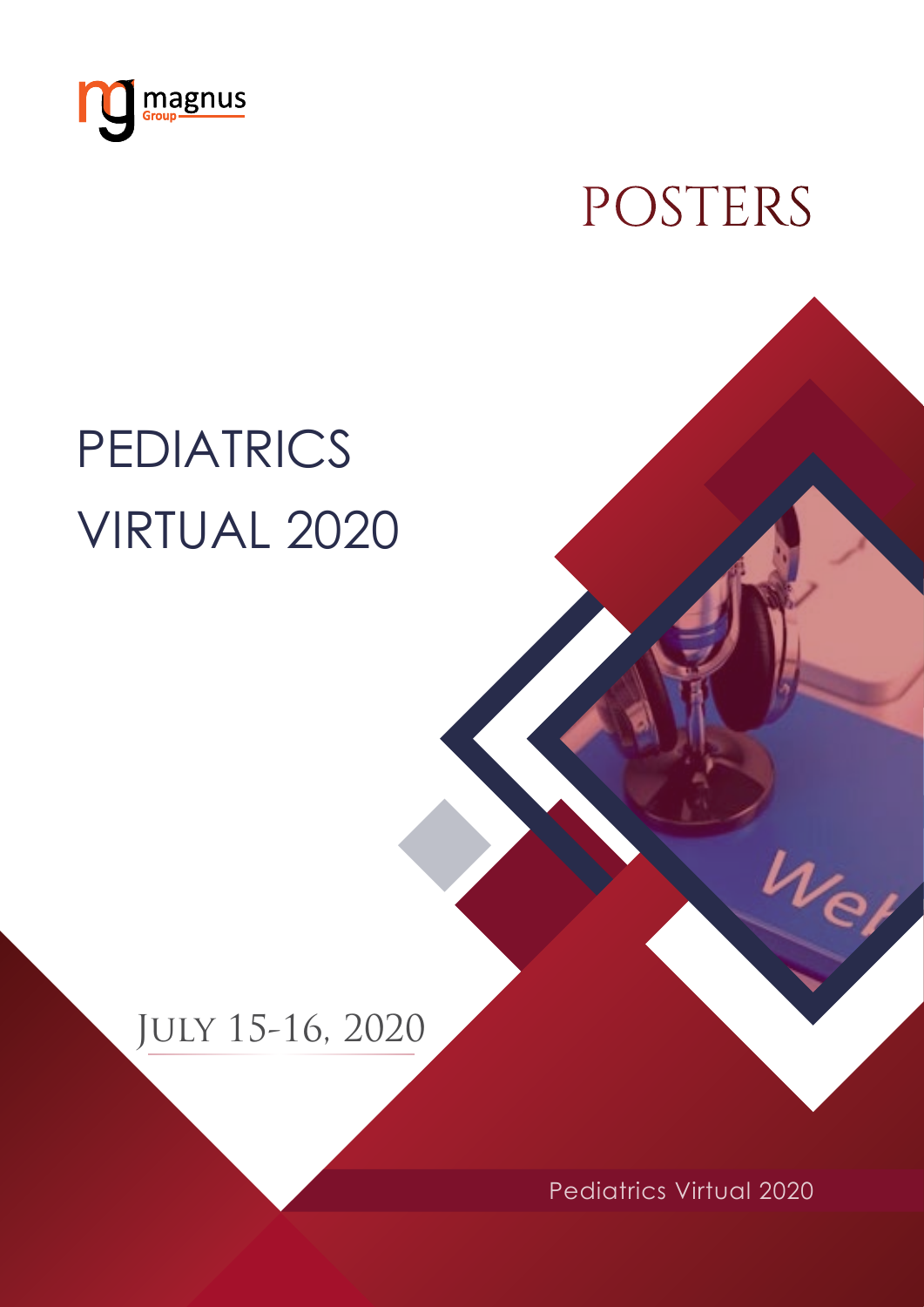### **The intestinal permeability as a possible cause in promoting of the Autism**

Menicagli Roberto<sup>1</sup>, Limodio Marta<sup>2</sup>

1 MD Researcher university Milan consultant, Italy 2 Pharmaceutical Researcher ASSST Frosinone, Italy

**AIM:** Autism (ASD) is a neurological disorder that has either genetic or environmental components and includes changes of the intestinal microbiota... Some problem of the onset of autism is linked to a possible abnormal excitation of the metabolic cycles involved in neuronal transmissions. Recent hypothesis suggest, that, some phenomenons may occurred, as a consequence of altered intestinal permeability, with a consequential non correct metabolism of certain food. This metabolic process provides to form bio-active peptides into the gastrointestinal tract. Recent studies confirmed that casein form a compound , the beta casomorphin-7, that is an opioid like-peptide, Recent studies show that the production of these opioid like peptides are experimentally associated with autism These peptides pass through the encephalic barrier to bind the receptors and prevent their smooth function. The principal aspect in this phenomenon is an alteration of intestinal permeability for an imbalance of the intestinal mucins layer .The aim of this study it is to verify the presence of this possible misbalance and hypnotize as the same can promote the release of the opioid like peptides

**Materials Methods:** We analyzed the amount of intestinal MUC2 carried out, at this preliminary research stage, on stool samples of twelve ASD, and on as many healthy controls, with Mucin Assay Kit, to extract and fluorometrically determine the amount of mucin contained in the stool. The measurement of faecal mucin can be used as an indicator of intestinal barrier function. This kit makes use of fluorometrically detection to measure amount of mucin" the results are statistical analyzed with Mann Whithney U Test

**Results:** The results of the dosage of MUC 2 in ASD and healthy control, show that there is statistically difference between the two groups, and in particularly the average concentration of MUC 2 is slightly higher in ASD, see table 1

| <b>ASD</b>                 | <b>CONTROL</b>             |
|----------------------------|----------------------------|
| Mucins (GaL NAc)mg/g feces | Mucins (GaL NAc)mg/g feces |
| 0.30                       | 0.26                       |
| 0.29                       | 0.27                       |
| 0.30                       | 0.30                       |
| 0.27                       | 0.27                       |
| 0.30                       | 0.27                       |
| 0.31                       | 0.27                       |
| 0.28                       | 0.27                       |
| 0.30                       | 0.29                       |
| 0.32                       | 0.26                       |
| 0.28                       | 0.27                       |
| 0.30                       | 0.28                       |
| 0.30                       | 0.26                       |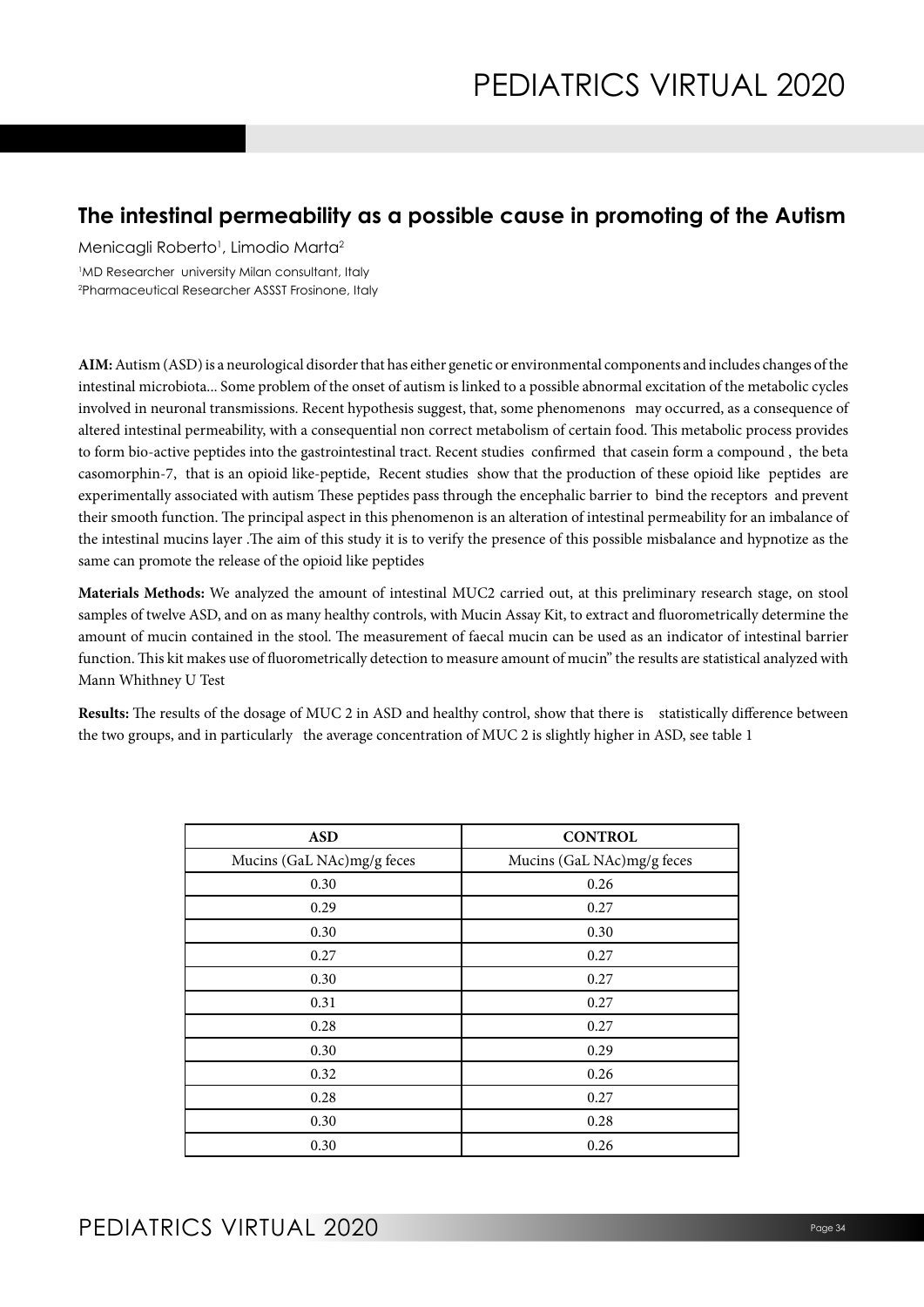The U-value is 15.5. The critical value of U at  $p < .05$  is 37. Therefore, the result is significant at  $p < .05$ ... The z-score is 3.23316. The p-value is .00124. The result is significant at  $p < .05$ .

**Discussion:** This result, together with the fact, that numerous other studies show a marked increase in intestinal permeability, in ASD , can explain the defect in the metabolic pathways of certain foods to form the opioid like peptides This process obviously may occur when, for reasons not yet clear, these glycosylated proteins principally the transmembrane mucins increase in concentration, or the gel forming mucins MUC2 not sufficiently protect the epithelial mucosa and expose the terminal glycoside residue to the enzymatic action of the bacteria .We think that the second hypothesis in very probable in autism The results of this study confirm the hypothesis of a lack of defence of intestinal epithelial mucosa We hypnotized that this abnormality is the consequence of a mucins MUC2, (gel forming), under expression together , as in many bowl inflammatory process, there is a contemporary increases of tran-membrane mucins MUC1 which are, however, poorly glycosylated This prevents a regular link of the MUC2 to the MUC1 , so that the first ones are relying on themselves and join together with hydrogen bridge bonds. The result is the formation of an incorrect protective layer that has channels .The attack of the bacteria to the highly glycosylated MUC2 finally produces opioid like peptides We can represent the consequence of this phenomenon as can see in figure 1



figure 1

**Conclusion**: Autism presents an intestinal macro biota's alterations to generate many neurotoxic compounds, the opioid like peptides Is present a intestinal mucous layer's alteration that promote this flow. We think that a possible solution for decrease the opioid like peptides effects ,without restore the intestinal layer ,by the reuptake of opioids's inhibition, with an appropriate diet and with the use of enzymatic products such as plant-based proteases that can start breaking down proteins while they are still in the stomach.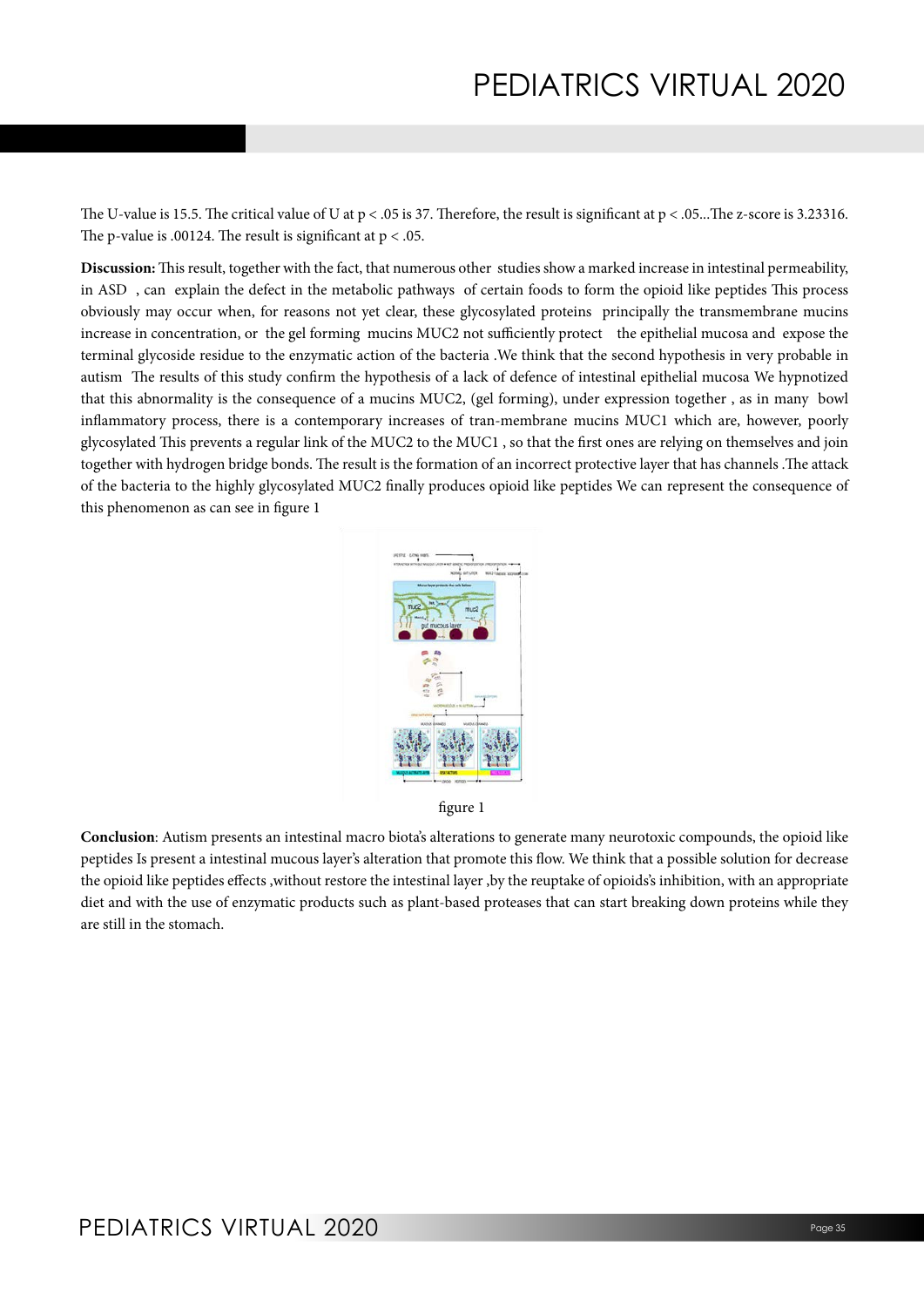

## **Capivasertib potentiates radiotherapy efficacy in oral cancer**

Yong Teng Augusta University, USA

Radiotherapy (RT) is commonly used to treat oral squamous cell carcinoma (OSCC) which is characterized by a high rate of<br>PPI3K-AKT activation. Despite impressive initial clinical responses, a large proportion of patients w resistance to RT. Therefore, seeking effective treatment options to RT enhancement would be beneficial for radiation resistant cancer patients. Notably, elevated phosphorylation of both AKT and S6 was found exclusively in radiation resistant OSCC cells following irradiation exposure. Capivasertib, a selective and potent AKT inhibitor, enhanced the cytotoxicity of IR in a panel of OSCC cell lines in vitro and attenuated the decay of the DNA damage markers (such as γH2AX and pKAP1) in response to IR. Moreover, capivasertib resensitized the radio-resistant OSCC cells to IR. The value of this work also stems from the fact that highly specific and efficient tumor-targeted nanoparticle-associated capivasertib, in combination with IR, led to superior effects on tumor repression compared with monotherapy, either in 3D culture system or in an orthotopic mouse model of tongue tumor. These data demonstrate that inactivation of AKT-S6 pathway can sensitize OSCC cells to IR, providing a strong rationale for the use of novel AKT inhibitors in the future to improve local control in RT.

#### **Biography**

Dr. Teng is an Assistant Professor at Augusta University and a member of Georgia Cancer Center. The main research activity in his lab is to understand and reverse mechanisms of cancer metastasis and metabolism, and to develop highly effective anticancer modalities using nanoparticles and stapled peptides. He has been the PI on multiple DOD and NIH grants, and authored over 100 articles and book chapters. In addition, he serves as Associate Editor-in-Chief or Editorial Board Member for many reputed journals (e.g. Journal of Experimental and Clinical Cancer Research, Frontiers in Oncology, Cancer Management and Research).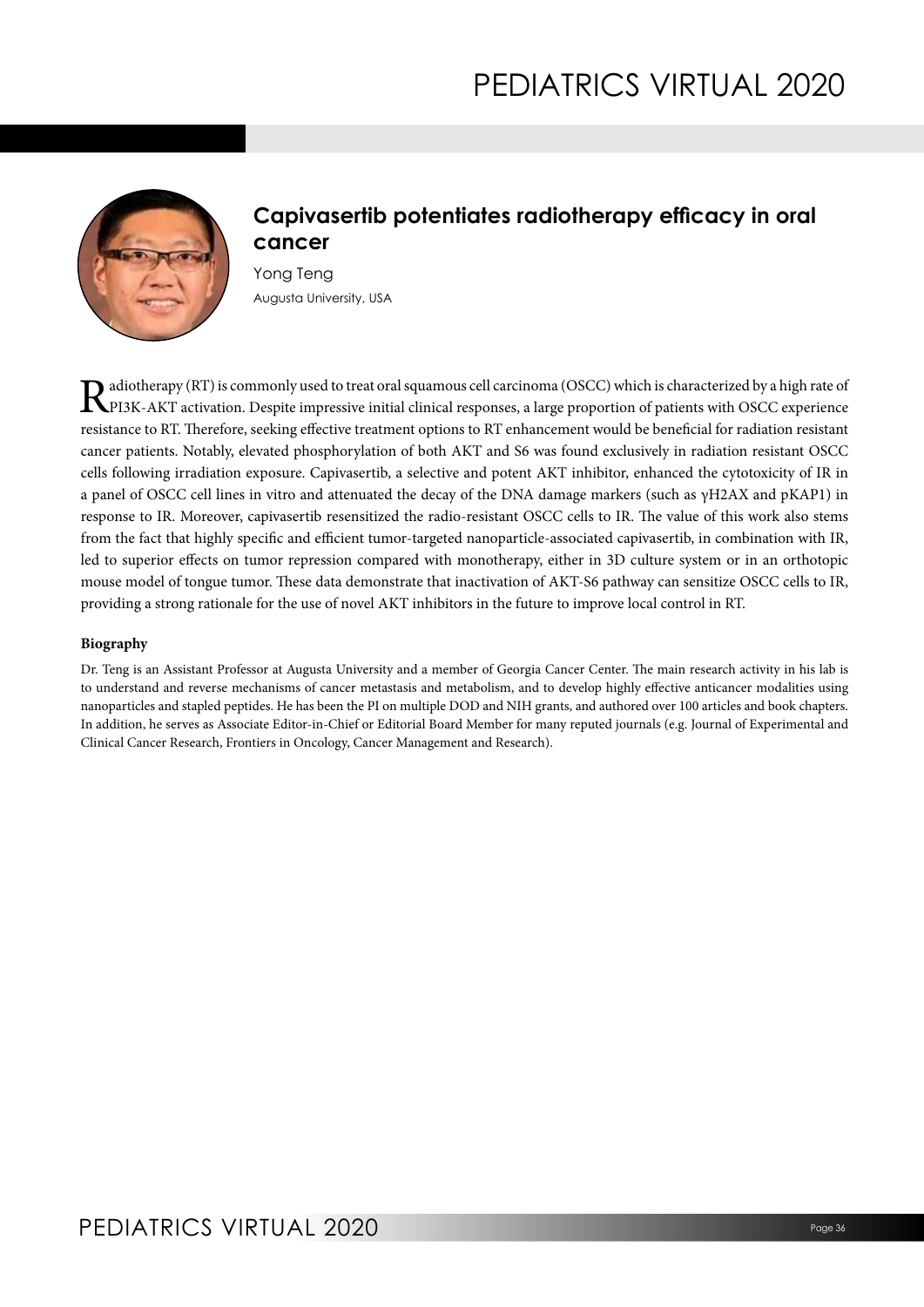## PARTICIPANTS LIST

<span id="page-36-0"></span>

| Name                            | P No. |
|---------------------------------|-------|
| <b>Andres D. Klein</b>          | 32    |
| <b>Barbara Hertz</b>            | 26    |
| <b>Bojana Turic</b>             | 27    |
| <b>Bruce K. Kowiatek</b>        | 30    |
| <b>Dr George Zachos</b>         | 14    |
| Dr Ivana Haluskova              | 21    |
| <b>Emine Begum Gencer-Oncul</b> | 11    |
| <b>Fehmida Najmuddin</b>        | 20    |
| <b>Gamal Al-Saied</b>           | 10    |
| <b>Hai-Hua Chuang</b>           | 19    |
| <b>Jing Liu</b>                 | 16    |
| <b>Limodio Marta</b>            | 34    |
| <b>Ozlem Dilek</b>              | 13    |
| <b>Pawel Rosikiewicz</b>        | 6     |
| Rajiv R. Mohan                  | 9     |
| <b>Rasmeh Al Huneiti</b>        | 31    |
| <b>Romi Gupta</b>               | 23    |
| <b>Sergey Suchkov</b>           | 8     |
| <b>Sewanti Limaye</b>           | 18    |
| Shinya Tajima                   | 15    |
| <b>Steven M. Donn</b>           | 7     |
| <b>Wen Jin Wu</b>               | 25    |
| <b>Xubao Zhang</b>              | 29    |
| <b>Yong Teng</b>                | 36    |